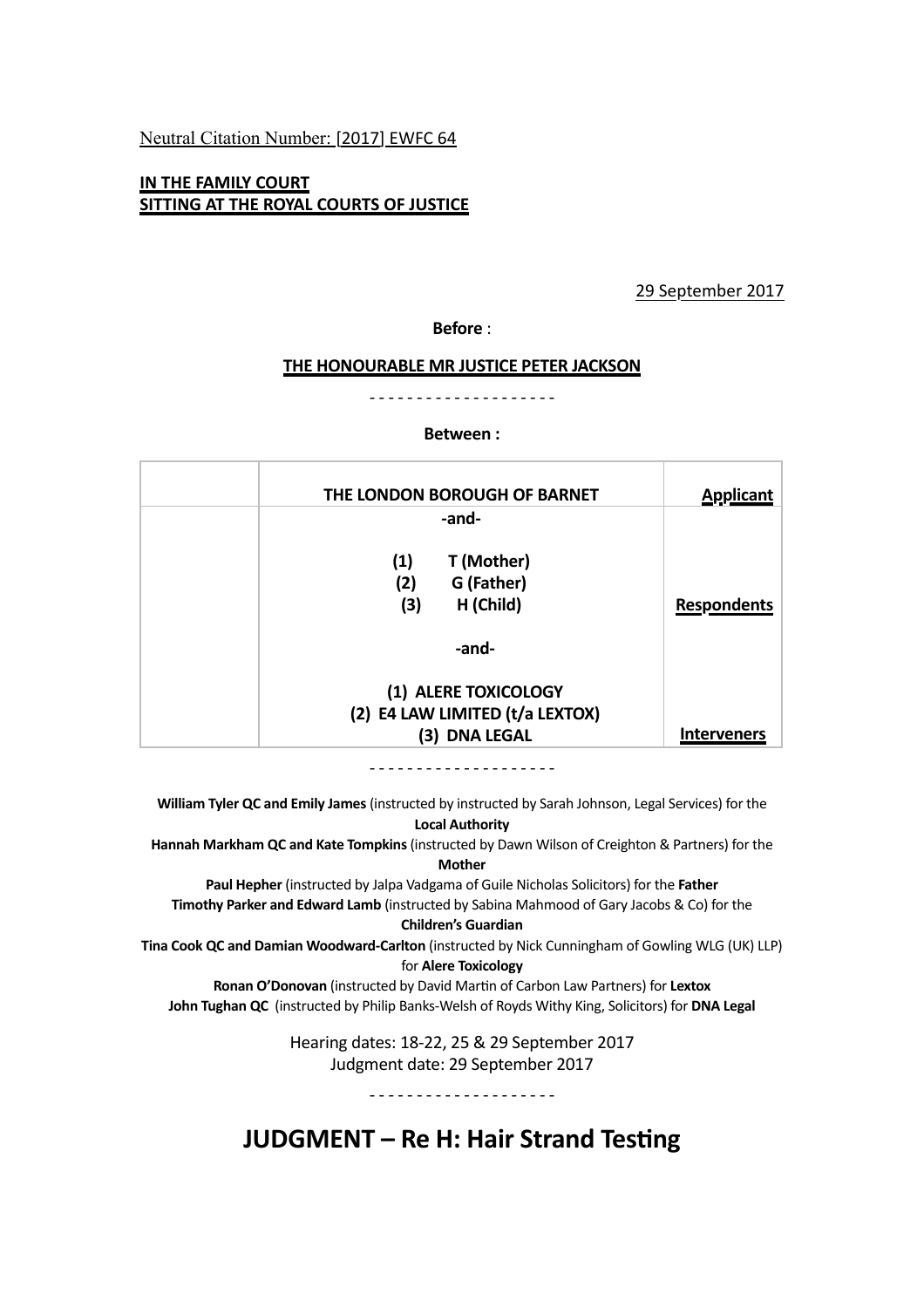### **Mr Justice Peter Jackson:**

## **Introduction**

- 1. This judgment considers the science of hair-strand testing for cocaine (at paragraphs 25-56) and the way in which expert reports on the test results are presented (57-59).
- 2. The proceedings are about an eight-month-old baby girl, who I shall call Holly. She was removed from her mother at birth but returned to her care at the age of six weeks under supervision and since July has lived with her mother at home. It is now agreed that although the threshold for intervention is crossed on the basis of the past history and future risk, Holly will remain in her mother's care with support provided by the local authority, by other agencies and by her father and maternal grandmother. The only legal issue is whether the arrangement should be underpinned by a care order or a supervision order.
- 3. The reason why this hearing has involved five days of evidence is because there is also an underlying factual issue. Has the mother been using drugs, albeit at a low level, during the past two years? She adamantly denies doing so and, with one significant exception, the other evidence supports her. The exception is a body of scientific information from hair strand tests taken over the two-year period, which are interpreted by the testing organisations as showing low-level cocaine use for at least some of the time. That has been challenged by the mother and I have heard from five expert witnesses: one from each of the three testing organisations, one on behalf of the mother, and one jointly instructed.
- 4. Although the issues are now relatively narrow, it was not always so. Holly was removed at birth because of a positive hair strand test which, set against the background history, led the local authority to argue that she would not be safe in her mother's care. Even after she was returned home, the local authority's final case was that she should be removed again and placed for adoption: this plan only changed two days before the hearing began. It is therefore necessary to consider how this sequence of events came about.

# **Background**

5. The mother, now in her early 30s, has a long history of drug abuse. She spent time in local authority care as a teenager, left school without qualifications and by the age of 21 was using heroin and crack cocaine. In 2007, she underwent detoxification and a 26-week therapeutic rehabilitation programme, but in 2009 she relapsed and by 2011, she was again receiving treatment for use of cannabis, crack cocaine and cocaine. Predictably, this drug use contributed to her life being chaotic and her parenting unreliable.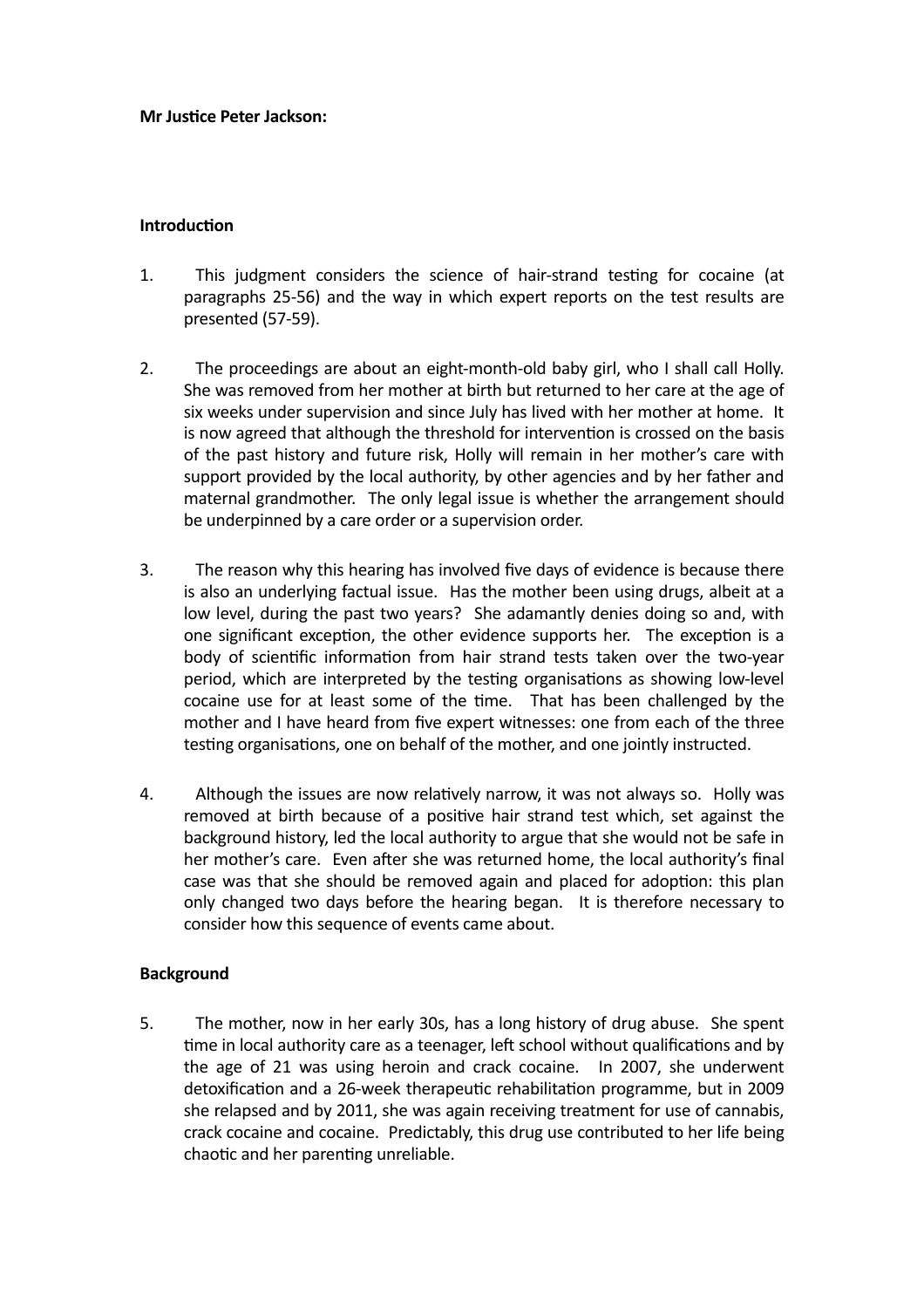- 6. Holly is the mother's fourth child from three different fathers. The oldest, a girl, now aged seven, was made the subject of a special guardianship order in favour of her maternal grandmother in 2012. This child knows her mother and sees her regularly. The second child, a boy now aged five, was born from an abusive relationship between the mother and a man with drug and alcohol problems. In his first weeks, the child became the subject of care proceedings that ended with the making of a supervision order in July 2012. In June 2014, these parents had a second son. He and his brother, now aged three, were removed from the mother's care in July 2015 under a police protection order after she was found with them in the street, incapable after taking cannabis, alcohol and cocaine. Home conditions were squalid. New care proceedings were taken and in May 2016, the court heard a substantial amount of evidence, including from Holly's Children's Guardian, who then acted for the boys and advocated their return to their mother. The magistrates accepted that the mother had kept off drugs since January 2016, but they did not accept that she was honest about her use in the later part of 2015 and found that the risk of relapse was too high. The boys were made the subject of care and placement orders, and in October 2016 they were placed together for adoption. Adoption proceedings, recently issued, will continue in the local court.
- 7. Between the removal of the boys and the hearing in May 2016, the mother had undergone hair strand testing carried out by Alere Toxicology in August 2015 (covering the previous three months when she had admittedly been taking drugs), in February 2016 (covering the previous three months), and in May 2016 (covering the previous two months). The first two tests produced several positive results for cocaine and BE at low or very low levels.
- 8. The mother has always accepted using cannabis regularly in the period before the boys were removed. By that stage, it had become her drug of choice, which she supplemented from time to time with alcohol and cocaine, particularly when under stress. The 2015 Alere tests showed low to medium quantities of cannabis derivative, and the December 2016 Lextox test showed low findings of cannabinol for just two months (April/May 2016), but all other tests have been negative for cannabis.
- 9. Meanwhile, in around April 2016, the mother had become pregnant with Holly after a one-off encounter with the father. He has participated in these proceedings, and sees Holly two or three times a week with the mother's support. They remain friends, and his involvement is seen by all as a good thing.
- 10. During her pregnancy, the mother made practical preparations for the baby's arrival. She was fully cooperative with the health services and with the local authority. Information from the antenatal services, from the drug support project WDP, and from Narcotics Anonymous was strongly positive. The mother places particular value on her advanced progress in the 12-step recovery programme.
- 11. On 5 December, a urine drug screening test was negative. However, on 7 December, the mother underwent a hair strand test approximately covering the period April–November. On 16 December, this test was reported as showing the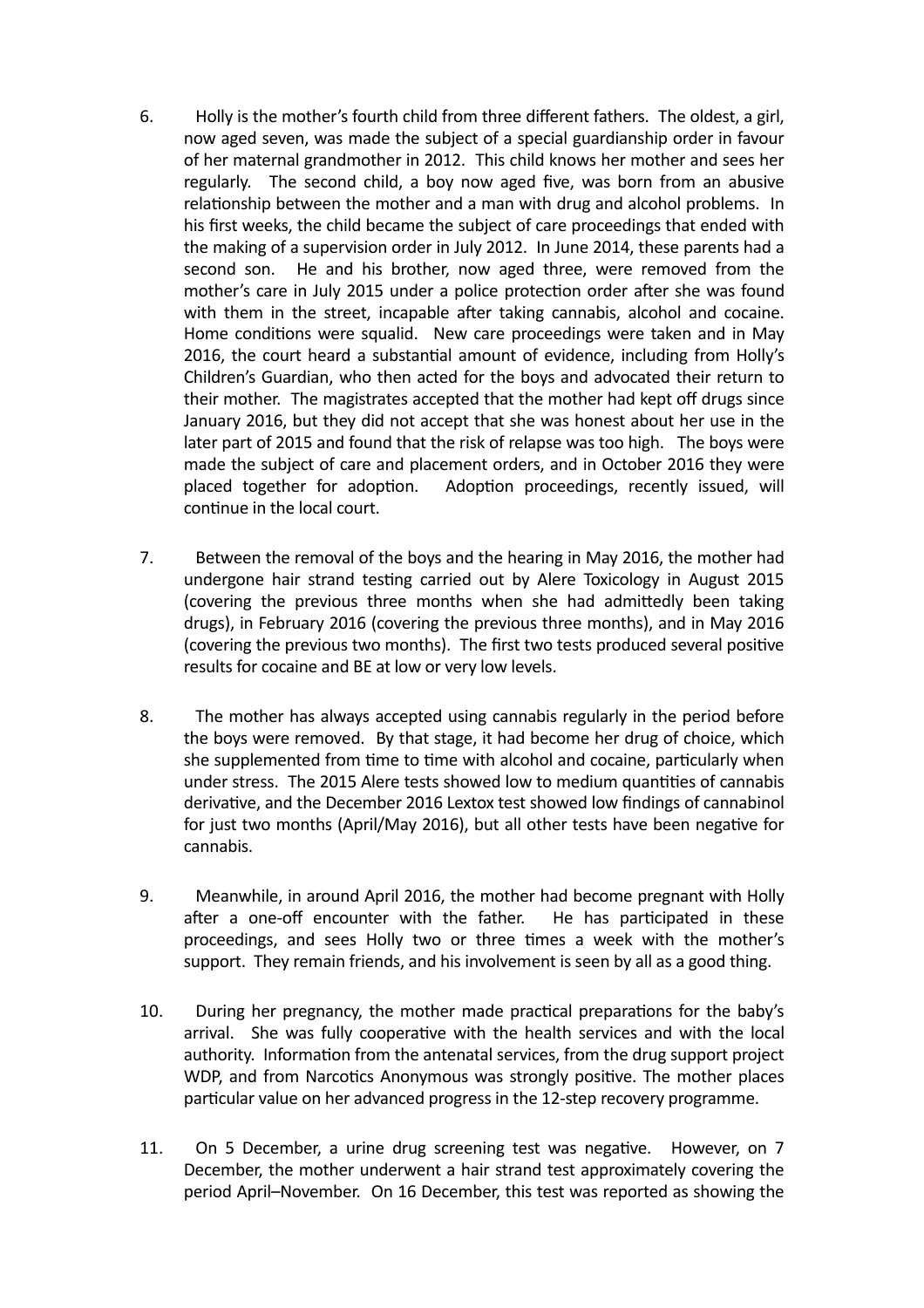presence of cocaine and a metabolite of cocaine (benzoylecgonine or BE) at a low or very low level. On the same day, the social worker visited and found the house to be clean and the mother to look well and healthy.

- 12. On 23 December, an independent social worker (who knew the mother from the proceedings about the boys) recommended that she had made sufficient change to meet the needs of the expected baby, provided that the hair test results could be explained. However, following further communications from Lextox, she amended this view, stating that the changes that had been made were superficial and that the mother's lack of honesty would make it difficult to monitor the baby's needs and leave it at risk of significant harm.
- 13. Throughout this process, the mother was adamant that she had not been using drugs since the boys were removed in July 2015, but she acknowledged why the local authority would be concerned by the test results. Four days after Holly was born, an interim care order was made by the magistrates and she was removed into foster care on the basis that she was at imminent risk of harm. Contact was allowed four times a week.
- 14. On 1 February, a further hair strand test was taken, covering the period since March 2016. This was analysed by DNA Legal, who reported that it broadly showed the presence of cocaine and BE at a medium to low level throughout the period. Although theoretically reporting on the same period as Lextox, the concentrations found by DNA Legal were significantly higher than the earlier test.
- 15. On 22 February, Dr Hugh Rushton, a trichologist (expert in hair science) instructed on behalf of the mother, reported. He was critical of the processes and opinions of the testing organisations and advised that the findings may be due to environmental contamination. He said that there was no unequivocal evidence to definitively support the view that the mother had knowingly used cocaine over the testing period.
- 16. On 3 March, the matter came before HH Judge Mayer, who ordered that Holly should be returned to her mother's care. She made an interim supervision order and directed that the issue about the validity of the drug testing should be transferred to High Court level.
- 17. For the next four months, the mother and Holly lived with an older friend of the family, and in early July they moved back into the mother's own accommodation.
- 18. Since Holly's return, the mother's care has been at least adequate; there have been some quite limited concerns, about which advice has been given. Overall, the mother has shown commitment to her daughter and they are close.
- 19. The mother is frequently seen by her drug support worker and participates at Narcotics Anonymous and Alcoholics Anonymous. Her drug support worker Ms LB gives her random drug/urine tests. These would be likely to detect significant (as opposed to slight) drug use in the previous three days or so. 57 tests were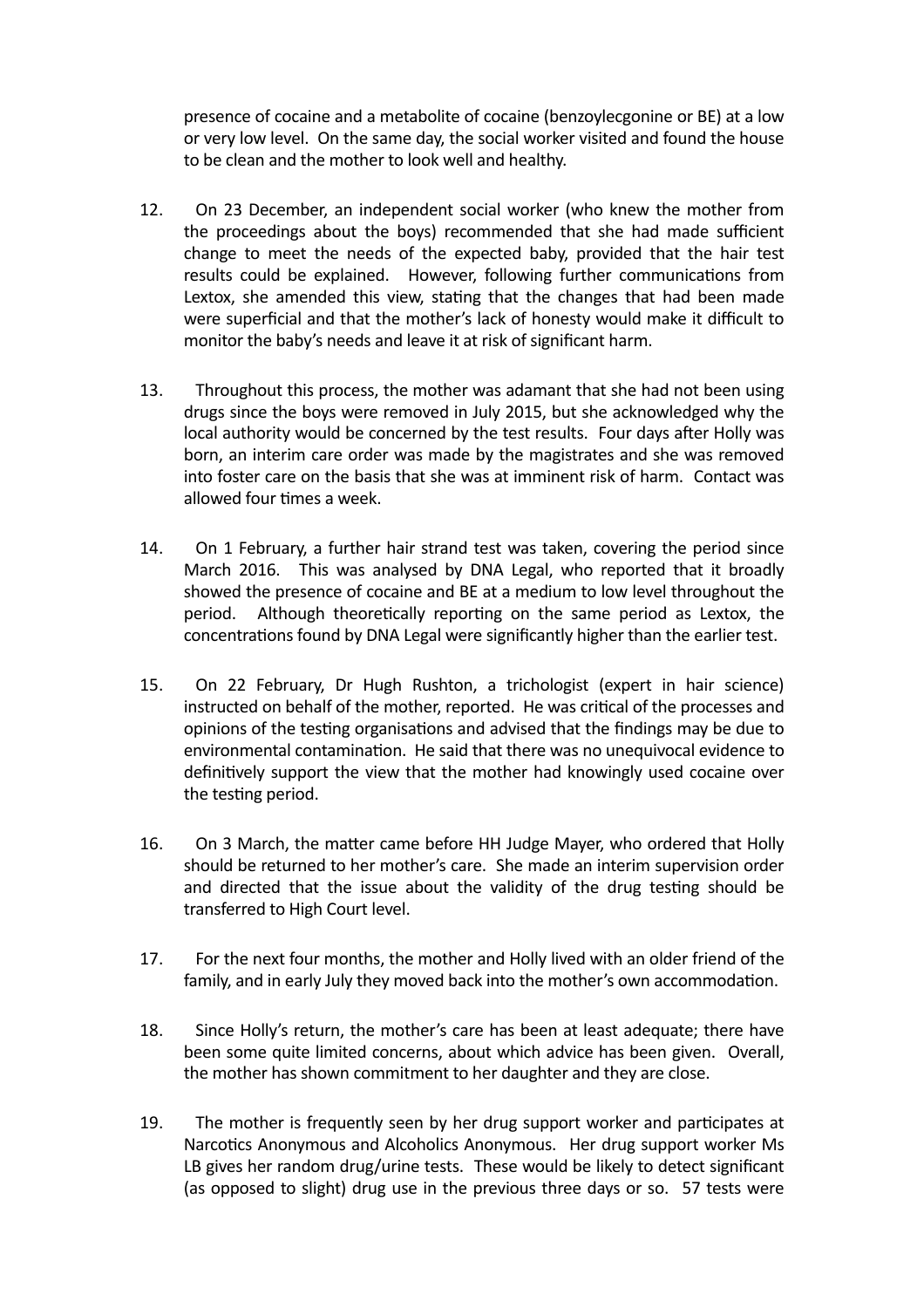carried out during the 24 weeks after Holly's return (March to July), and all were negative.

- 20. On 17 July, a final set of hair strand tests were taken on the same day by each of the three testing organisations. These covered the first six months of 2017, and allow direct comparison between the three processes. The results showed the presence of very small amounts of cocaine and low levels of BE. Again, the mother denied taking drugs of any kind during 2017.
- 21. In summary, there is no doubt that the mother was in a dismal state two years ago, to the point where she was quite incapable of looking after any child. It is now accepted that she has turned her life around to the point that she is now capable of looking after one child with support. She says that she has achieved this by avoiding damaging relationships and by complete abstinence from drugs and alcohol. The local authority argues that the hair strand testing shows that complete abstinence has not been achieved, which raises the level of risk that Holly will get caught up in future drug use of the kind seen in the past. It also argues that the hair strand tests show that the mother has not been telling the truth and consequently that she cannot be fully trusted.

## **The hearing**

22. At the case management stage, the three testing organisations were invited to intervene in the proceedings, and accepted the invitation. Over the first four days of the hearing, I heard from

Angharad John, Senior Reporting Scientist (Lextox) Richard Poulton, Toxicologist (Alere) Dr Salah Breidi, Forensic Toxicologist (DNA Legal) Dr Hugh Rushton (Trichologist) Dr Andrew McKinnon (Forensic Toxicologist)

23. Then, without involvement from the interveners, evidence was given over the course of one day by

Ms TB, Holly's social worker since July The mother Ms LB, the mother's key worker at WDP Mr Simmonds, the Children's Guardian

24. The evidence of these later witnesses can be shortly summarised:

## Ms TB

She has been Holly's social worker since July. The state of the home is good. Holly has been making progress with significant support being given to the mother. That support will be continued until local authority is sure that progress will be sustained: in the past, support was given with the boys, but it was not sustained. The local authority cannot ignore the history of how the mother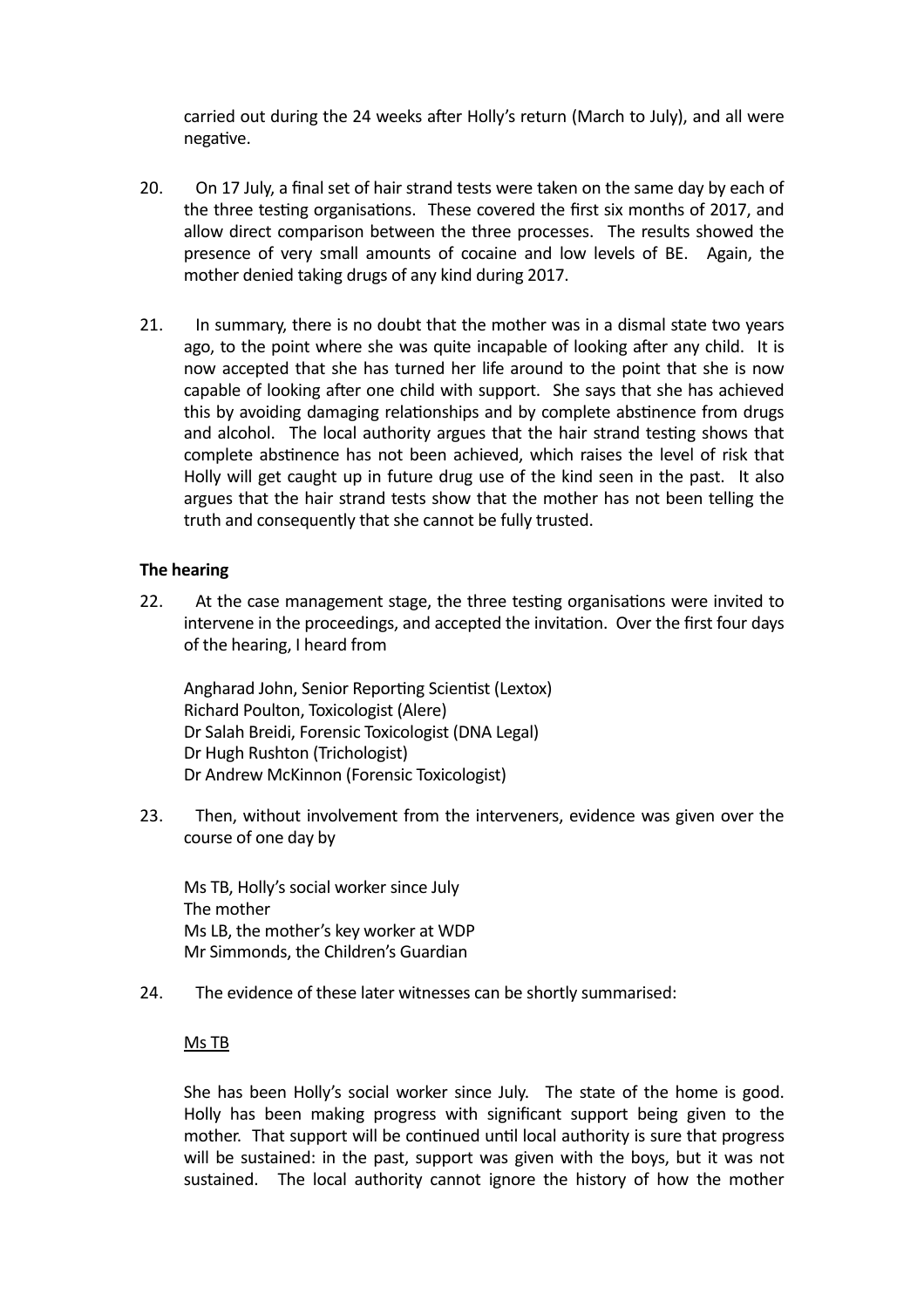struggled with her older children. A care order is the most appropriate outcome. If the mother had taken drugs in 2016, that would be very significant and would provide further evidence of the need for the local authority to share parental responsibility, and to give Holly the resources and priority that would result, particularly if the mother moved to live nearer to her own mother. Ms TB said that the change of care plan was a matter of fine balance, and accepted that they had not been a professionals meeting or liaison with the drugs counsellor Ms LB before the original care plan was formed in August. She presented a detailed support plan that, she said, would have effect whether the court made a care order or a supervision order.

## The mother

She said that she hoped to move to live nearer her own mother when the proceedings were over. She was happy in most ways with the proposed support plan, but said that there were times in the recent past when she had felt burdened with assistance. She was anxious about the consequences of a care order, given the local authority's past planning. While she described herself as "*fighting for the boys"*, she realistically accepted that it's "*all about [Holly]*". She described her drug habit up to July 2015 as involving daily use of cannabis with much less frequent use of cocaine. She had not knowingly taken cocaine since becoming pregnant with Holly. In May 2016, she had twice slept with a man that she met through NA, but did not continue with this when she realised that he showed signs of using himself. She confirmed her written evidence about the possibility of contamination through her home furnishings and through the level of contact she had with known users as a support worker at NA. She said that she felt proud of herself and the people around her for the progress that she made in coming off drugs. It is frustrating that her account is not accepted on the basis of the hair strand tests. She can't explain them and doesn't understand why she has traces in her hair; she is not happy with it and does not think the tests are reliable. She accepted that in the past she had gone downhill when faced with difficult life events, but in the last two years she had withstood a family bereavement, the orders in relation to the boys, the removal of Holly and the local authority's original adoption plan, and kept strong through all of that. When she felt tempted, she contacted her NA sponsor. She agreed that it was a risky decision to have taken up with someone with a drug habit, but said that she wanted to feel loved, not just part of a programme. She also accepted that she should have been more frank with the local authority about an occasion on which a friend had been meant to stay the night, but did not. She said it would be stupid to go back to drugs as she would risk losing Holly; but, she said, she knew she would not lose her for "one blip" and that she would admit that if it had happened. She said that she hadn't taken drugs and didn't know how they were getting into her hair.

## Ms LB

She is a practitioner of 14 years' experience who has been the mother's key worker at WDP for the past eight months. She spoke of her own experience and that of her manager, who had known the mother for longer. She considered the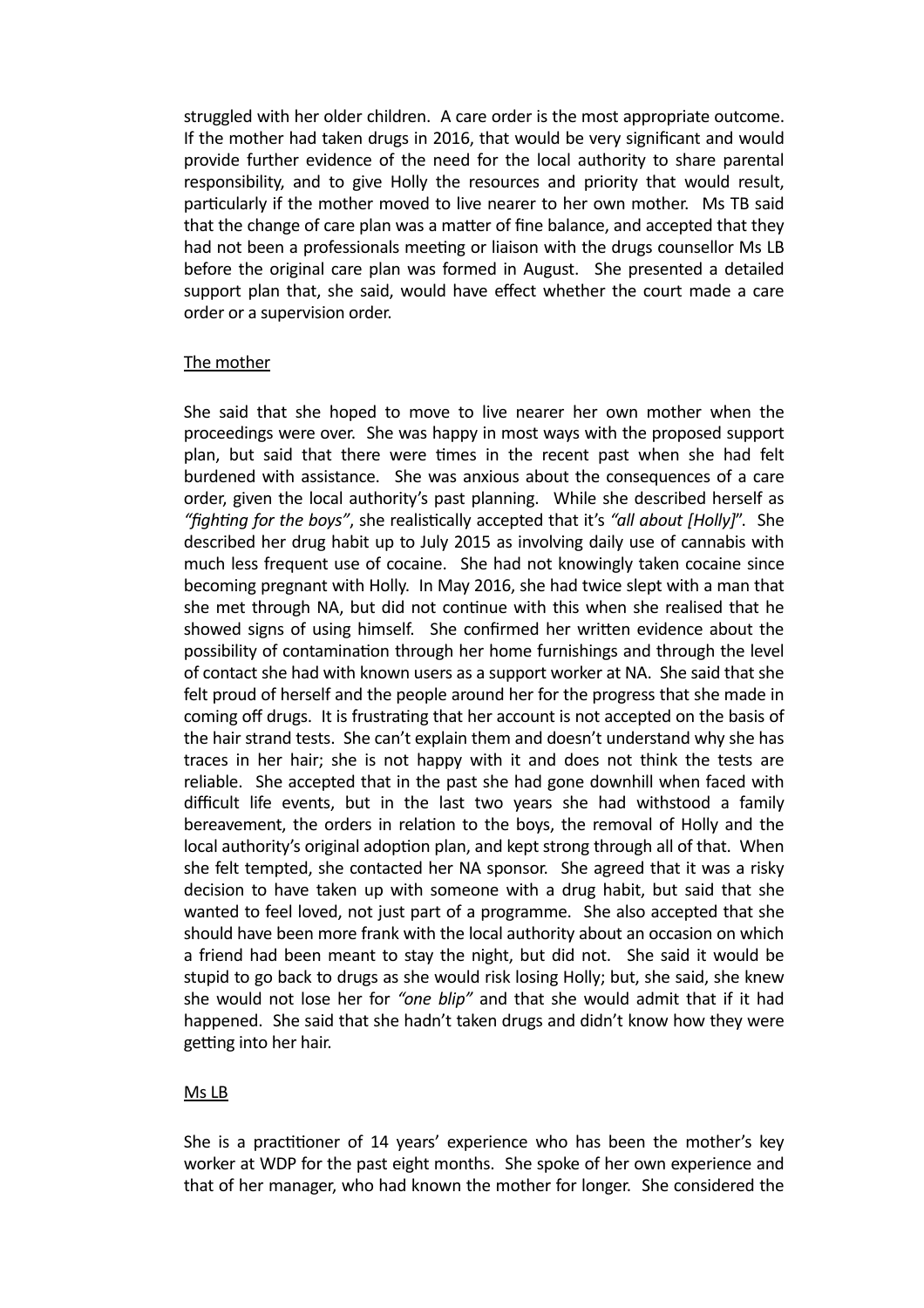mother to be is a very good stage in her recovery and, but these proceedings, ready for discharge from the service. Her level of engagement was absolutely excellent and she now fully recognise the effect of parental substance misuse. She often visited the mother at home to administer urine tests and had seen an excellent mother/child relationship and nothing untoward. She had been very shocked by the result of the hair strand tests, given that her own very frequent screenings, many of which were at short notice, had all been negative. The mother was able to discuss her issues with her, and what most makes her feel low is not being believed. Ms LB expressed some concern about the turnover of social workers that the mother had experienced since the later stages of her pregnancy, and also about the unusual lack of consultation on the part of the local authority.

# The Children's Guardian

Mr Simmonds is a very experienced Guardian, who has also known the mother through the proceedings about the boys. In these proceedings, he takes a similarly positive view. Since he first met her in 2015, she has become a changed person. She has shown him that she can sustain change, not get involved in an abusive relationship, reflect on her failings with her older children and appear to remain clear of drugs. She has done this despite a number of difficult recent events in her life and has built a good support network around her. On a fine balance, he favours the making of a supervision order. A care order with placement at home is unusual for a child of this age, and there might be issues about it running on unnecessarily. He is also concerned about the message that a care order sends to the mother, who he described as being in many ways a remarkable woman. If there is a supervision order, the local authority should methodically plan reviews in order to decide whether it needs to be renewed. He further considers that a high turnover of social workers may lead to inconsistent planning, even though the mother herself can be worked with and is able to be reflective. Finally, the Guardian accepted that the court had yet to make a decision about the mother's more recent drug use or abstinence, but believes that the decision about the legal order should take account of all the aspects of the situation, and not be decided by that matter alone.

## **Hair strand testing**

25. Any assessment of a family situation, whether carried out by the court or by other professionals, involves the gathering and analysis of a range of information. Most of the information is factual, and in some cases it will be interpreted by experts, who will express an opinion. That will be the case when scientific investigations such as hair strand tests are carried out. These tests can provide important information, but in order for that to be of real use, the expert must (a) describe the process, (b) record the results, and (c) explain their possible significance, all in a way that can be clearly understood by those likely to rely on the information. If these important requirements are not met, there is a risk that the results will acquire a pseudo-certainty, particularly because (unlike most other forms of information in this field) they appear as numbers.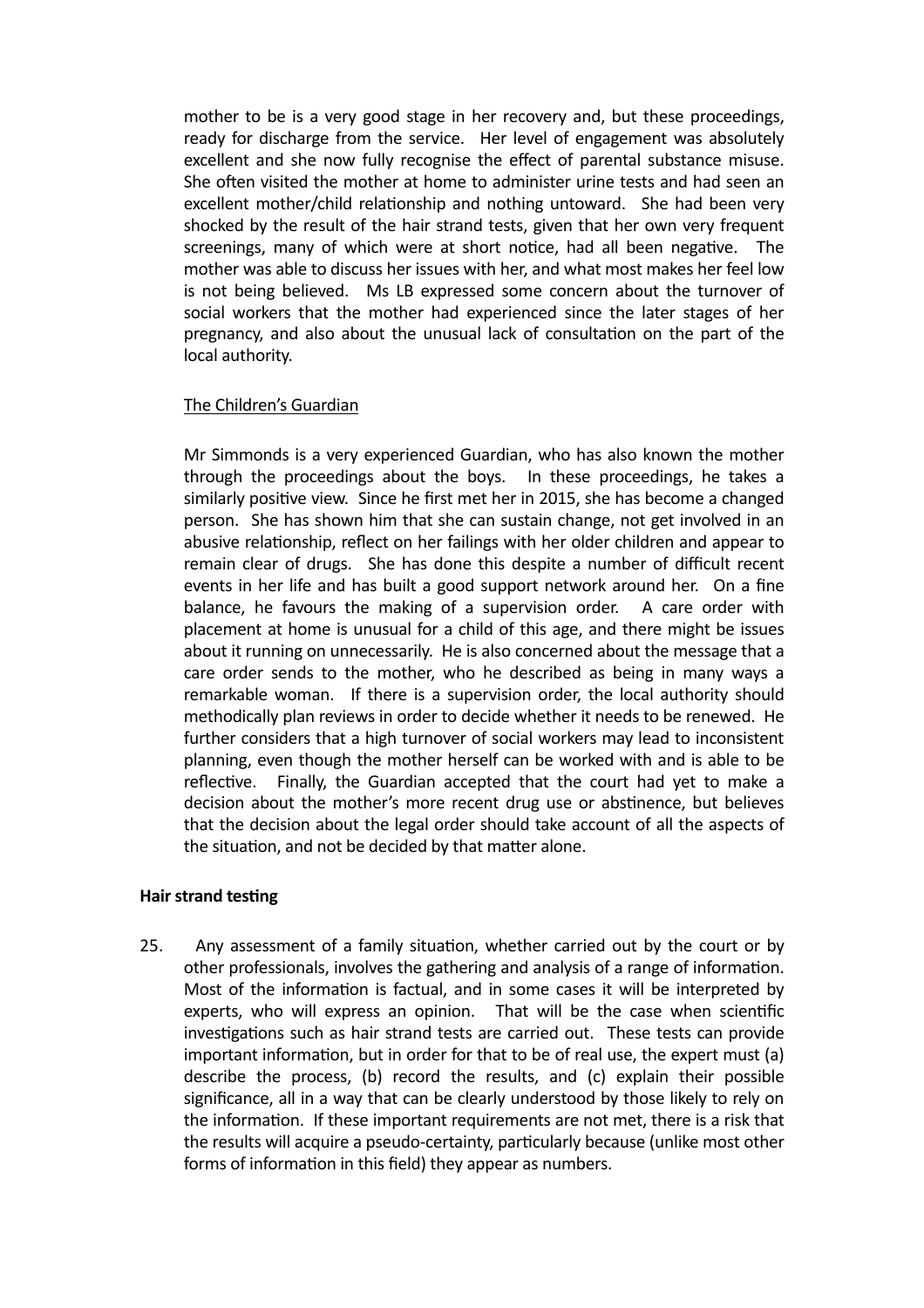26. Hair strand testing has been considered in several previous cases:

In Re F (Children)(DNA Evidence) [2008] 1 FLR 328, a case involving DNA testing, Mr Anthony Hayden QC said this, amongst other things, at paragraph 32:

"The reports prepared for the court by the... experts should bear in mind that *they are addressing lay people.* The report should strive to interpret their analysis in clear language. While it will usually be necessary to recite the tests undertaken and the likely ratios derived from them, care should be given to explain those results within the context of their identified conclusions."

In *London Borough of Richmond v B* [2010] EWHC 2903 (Fam), a case about hair strand testing for alcohol, Moylan J said this at paragraph 10, referring to the practice direction that became PD12B:

*"10. I have referred to the Prac%ce Direc%on because some of the expert evidence which has been produced in this case appears to have been treated as though* it was not expert evidence. It may well be that results obtained from *chemical analysis are such as to constitute, essentially, factual rather than opinion evidence because they are not open to evaluative interpretation and opinion.* Although I would add that it is common for such analysis to have *margins of reliability. However, the Practice Direction applies to all expert* evidence and it will be rare that the results themselves are not used and interpreted for the purposes of expert opinion evidence."

And further, at paragraph 22:

*"When used, hair tests should be used only as part of the eviden%al picture. Of course, at the very high levels which can be found (multiples of the agreed cut off levels)* such results might form a significant part of the evidential picture. Subject to this however, both Professor Pragst and Mr O'Sullivan agreed that *"You cannot put everything on the hair test"; in other words that the tests*  should not be used to reach evidential conclusions by themselves in isolation of *other* evidence. I sensed considerable unease on the part of Professor Pragst at the prospect of the results of the tests being used, other than merely as one part of the evidence, to justify significant child care decisions;"

*Bristol City Council v The Mother and others* [2012] EWHC 2548 (Fam), Baker J was concerned with testing for cocaine and opiates. In that case, an unidentified human error in the process led to a false positive report. At paragraph 25, Baker J endorsed these four propositions:

- "(1) The science involved in hair strand testing for drug use is now well*established and not controversial.*
- *(2)* A positive identification of a drug at a quantity above the cut-off level is reliable as evidence that the donor has been exposed to the drug in *guestion.*
- (3) Sequential testing of sections is a good quide to the pattern of use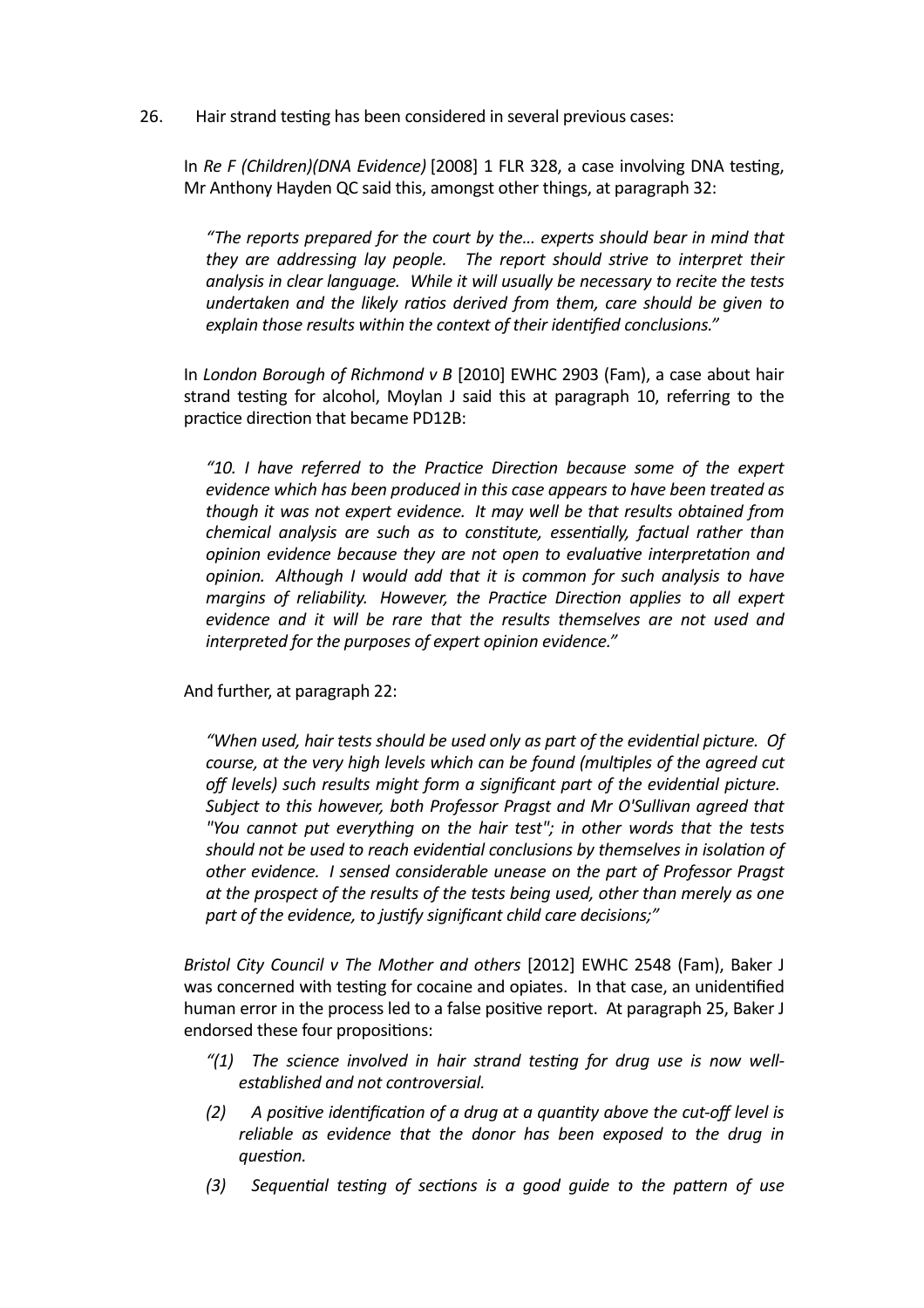*revealed.*

*(4)* The quantity of drug in any given section is not proof of the quantity *actually used in that period but is a good quide to the relative level of use (low, medium, high)* over time."

Baker J declined to go further, saying this at paragraph 25:

"The jurisdiction of the family courts is to determine specific disputes about *specific families.* It is not to conduct general inquiries into general issues. *Occasionally, a specific case may demonstrate the need for general quidance,* but the court must be circumspect about giving it, confining itself to instances where it is satisfied that the circumstances genuinely warrant the need for such guidance and, importantly, that is fully briefed and equipped to provide it."

Most recently, Hayden J returned to the subject in *London Borough of Islington v M* & *R* [2017] EWHC 364 (Fam), a case of hair strand testing for drugs. He said this at paragraph 32:

"It is particularly important to emphasise that each of the three experts in this case confirmed that hair strand testing should never be regarded as determinative or conclusive. They agree, as do I, that expert evidence must be placed within the context of the broader picture, which includes e.g. social *work* evidence; medical reports; the evaluation of the donor's reliability in her account etc. These are all ultimately matters for the Judge to evaluate."

I also note that in that case there was the difference in approach between the experts about how to treat positive findings falling below the cut-off levels set by the Society of Hair Testing  $(SoHT)$  – see paragraphs 46-51. This difference was replayed in the evidence at this hearing.

- 27. These decisions have helped me in approaching the issues raised in this case.
- 28. I next set out twelve propositions agreed between the expert witnesses from whom I have heard:
	- (1) Normal hair growth comprises a cycle of three stages: active growing (anagen), transition (catagen) and resting (telogen). In the telogen stage can remain on the scalp for 3-4 (or even 5 or 6) months before being shed. Approximately 15% of hair is not actively growing; this percentage can decrease during pregnancy.
	- (2) Human head hair grows at a relatively constant rate, ranging as between individuals from 0.6 cm (or, in extreme cases, as low as 0.5 cm) to 1.4 cm (or, in extreme cases, up to 2.2 cm) per month. If the donor has a growth rate significantly quicker or slower than this, there is scope both for inaccuracy in the approximate dates attributed to each 1 cm sample and for confusion if overlaying supposedly corresponding samples harvested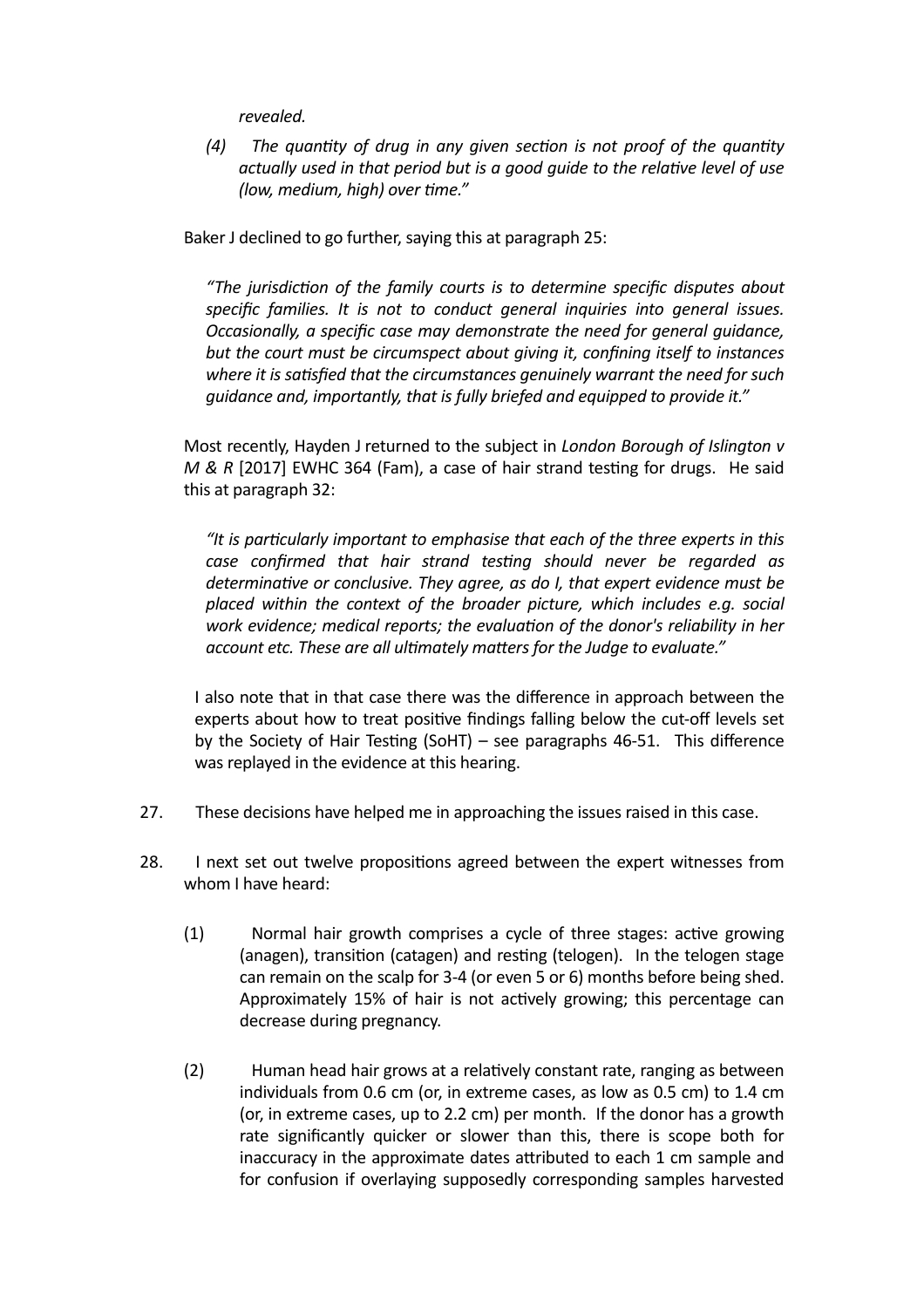significant periods apart.

- (3) The hair follicle is located approximately 3-5 mm beneath the surface of the skin; hence it takes approximately 5-7 days the growing hair to appear above the scalp and can take approximately 2-3 weeks to have grown sufficiently to be included in a cut hair sample.
- $(4)$  After a drug enters the human body, it is metabolised into its derivative metabolites. The parent drug and the metabolites are present in the bloodstream, in sebaceous secretions and in sweat. These are thought to be three mechanisms whereby drugs and their metabolites are incorporated into human scalp.
- $(5)$  The fact that a portion of the hair is in a telogen stage means that even after achieving abstinence, a donor's hair may continue to test positive for drugs and/or their metabolites for a 3-6 month period thereafter.
- (6) Hair can become externally contaminated (e.g. through passive smoking or drug handling). Means of seeking to differentiate between drug ingestion and external contamination include:
	- (i) washing hair samples before testing to remove surface contamination
	- (ii) analysing the washes
	- (iii) testing for the presence of the relevant metabolites and establishing the ratio between the parent drug and the metabolite
	- $(iv)$  setting threshold levels.
- (7) Decontamination can produce variable results as it depends upon the decontamination solvent used.
- (8) The SoHT has set recommended cut-offs of cocaine and its metabolites in hair to identify use:
	- $(i)$  cocaine: 0.5 ng/mg
	- (ii) metabolites BE, AEME, CE and NCOC: 0.05 ng/mg
- (9) Cocaine (COC) is metabolized into benzoylecgonine (BE or BZE), norcocaine (NCOC) and, if consumed, together with alcohol (ethanol), cocaethylene (CE). The presence of anydroecgonine methyl ester (AEME) in hair is indicative of the use of crack smoke cocaine.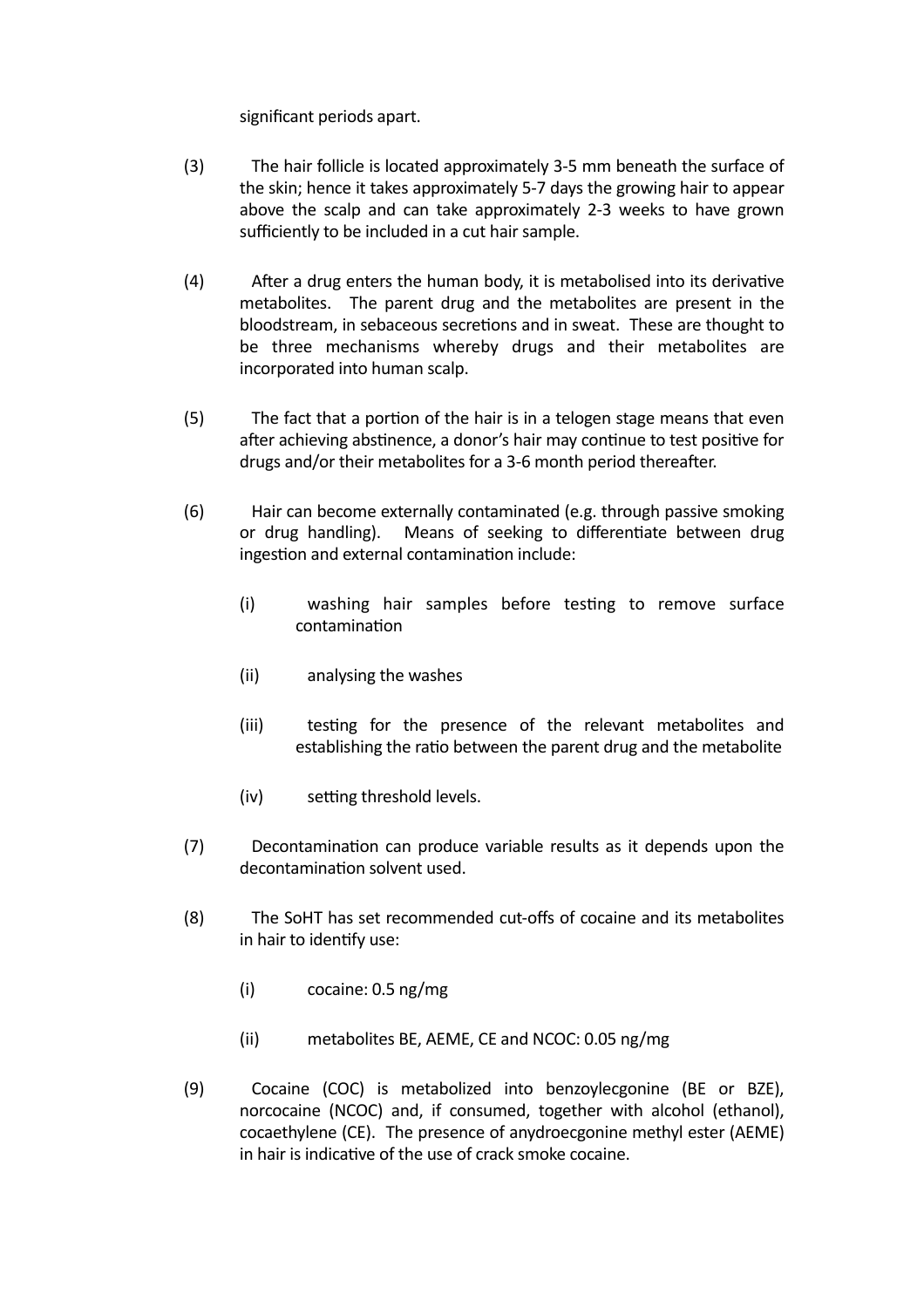- (10) Cocaine is quickly metabolised in the body: therefore, in the bloodstream the concentration of cocaine is usually lower than that of BE. However, cocaine is incorporated into hair to a greater degree than BE: therefore, the concentration of cocaine in the hair typically exceeds that of BE. Norcocaine is a minor metabolite and its concentration in both blood and hair is usually much lower than either cocaine or BE.
- (11) Some metabolites can be produced outside the human body. In particular, cocaine will hydrolyse to BE on exposure to moisture to variable degree, although high levels of BE as a proportion of cocaine would not be expected. It is very unlikely that NCOC will be found in the environment. The fact that cocaine metabolites can be produced outside the body raises the possibility that their presence is due to exposure: this is not the case with cannabis, whose metabolite is produced only inside the body.
- (12) Having washed the hair before testing, analysis of the wash sample can allow for comparison with the hair testing results. There have been various studies aimed at creating formulae to assist in differentiating between active use and external contamination. In particular:
	- (i) Tsanaclis et al. propose that if the ratio of cocaine in the washing to that in the hair is less than 1:10, this indicates drug use.
	- (ii) Schaffer proposed "correcting" the hair level for cocaine concentration by subtracting five times the level detected in the wash.

The underlying fundamentals are that if external contamination has occurred (and therefore a risk of migration into the hair giving results that would appear to be positive) this is likely to be apparent from the amount of cocaine identified in the wash relative to that extracted from the hair.

- 29. The ability to work in this field requires the drug testing organisations to be accredited and validated to the required standard. Each of the organisations concerned in these proceedings has the necessary accreditation and regularly submits its procedures for external validation. Each of them has provided very full information and I am satisfied that they have done everything they can to help the court.
- 30. Before coming to areas of disagreement between the scientific witnesses. I summarise the results of the very extensive testing in this case very broadly, the full details being set out in a schedule. The estimated period assumes hair growth at 1 cm per month. Figures in bold indicate findings at or above the SoHT cut-offs.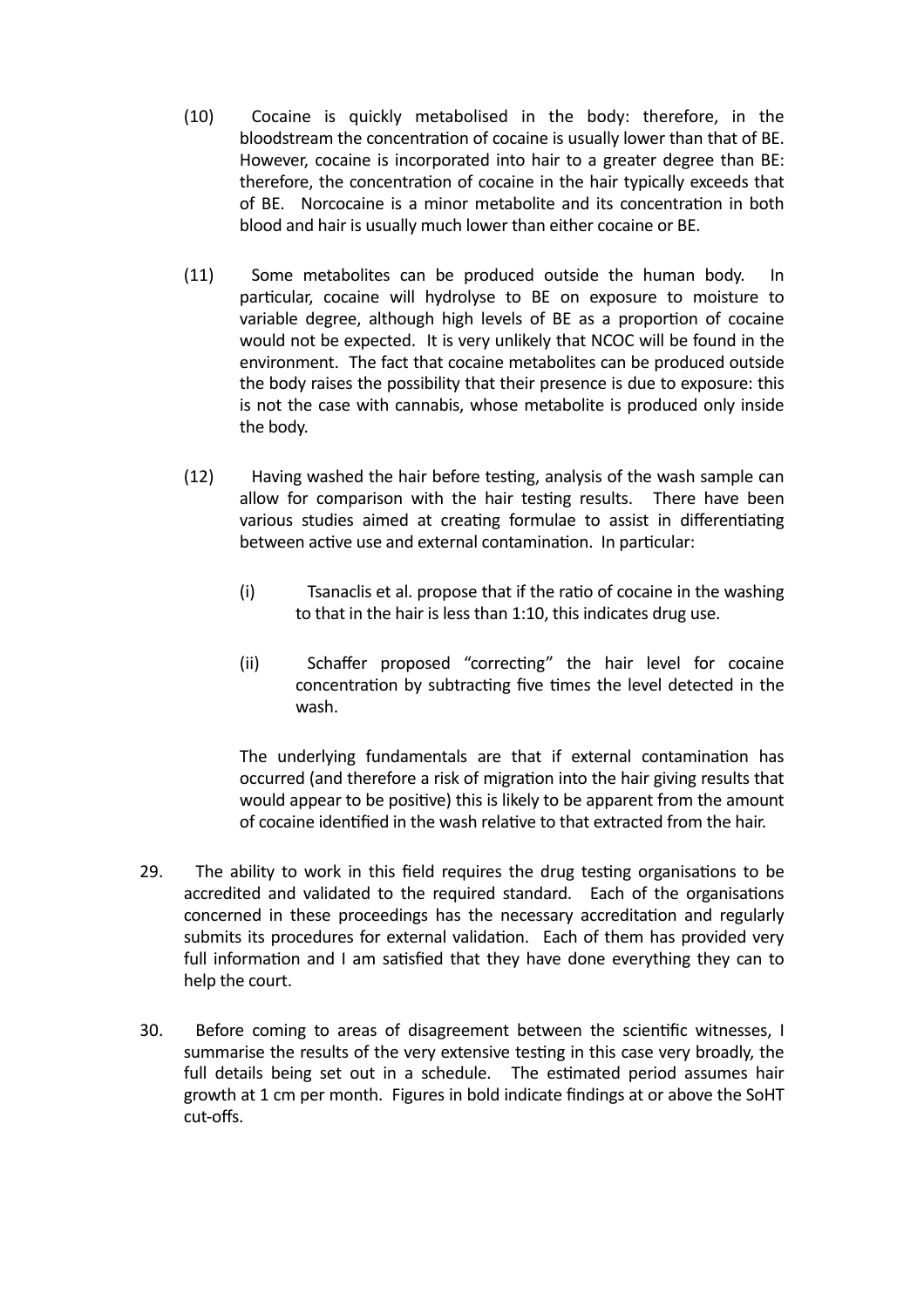| <b>Test date</b> | <b>Tester</b> | <b>Est. period</b>                 | <b>COC</b> range | <b>BE</b> range | <b>NCOC</b> |
|------------------|---------------|------------------------------------|------------------|-----------------|-------------|
| 8.15             | Alere         | $4.15 - 7.15$<br>(3cm)             | $1.18 - 0.44$    | $0.97 - 0.46$   |             |
| 2.16             | Alere         | $11.15 - 2.16$<br>(3cm)            | $0.54 - 0.26$    | $0.12 - 0.14$   |             |
| 5.16             | Alere         | $1.16 - 4.16(3)$<br>cm)            | $0.19 - 0.11$    |                 |             |
| 12.16            | Lextox        | $3.16 - 11.16$<br>(8cm)            | $0.87 - 0.26$    | $0.21 - 0.06$   |             |
| 2.17             | <b>DNA</b>    | $2.16 - 1.17$<br>$(12 \text{ cm})$ | $1.5 - 0.42$     | $0.52 - 0.24$   | < 0.02      |
| 7.17             | <b>DNA</b>    | $1.17 - 7.17$ (6<br>cm)            | $0.52 - 0.11$    | $0.13 - 0.07$   | < 0.005     |
| 7.17             | Alere         | $1.17 - 7.17$ (6<br>cm)            | $0.44 - 0.11$    | $0.17 - 0.08$   |             |
| 7.17             | Lextox        | $1.17 - 7.17$ (6<br>cm)            | $0.26 - 0.07$    | $0.09 - 0.05$   |             |

- 31. This chart is a crude compression of 47 hair section tests for the purpose of this judgment. It does not contain the full sequential information on which the testers base their interpretations.
- 32. Where descriptions of the above level of findings are given, they are said to be low or medium to low.
- 33. Where the washings have been analysed, they did not detect cocaine, BE or NCOC, except that DNA Legal reported cocaine at 0.06 in the 12 cm strand, without identifying what sections this related to.
- 34. When it came to interpreting these results, the witnesses from the testing organisations (Ms John, Mr Poulton and Dr Breidi) gave the opinion that, taken in isolation, they were likely to result from the active use of cocaine, rather than from external contamination. The exception to this was that Dr Breidi did not reach this conclusion in relation to the 2017 results because of their lower levels  $$ only one of the 18 sections reported cocaine at above the cut-off, and that section was only just above it (0.52). In contrast, Dr Rushton was not satisfied that the results establish active drug use at all, while Dr McKinnon's conclusion was that they may or may not.
- 35. The evidence of the expert witnesses in this case ranged over a number of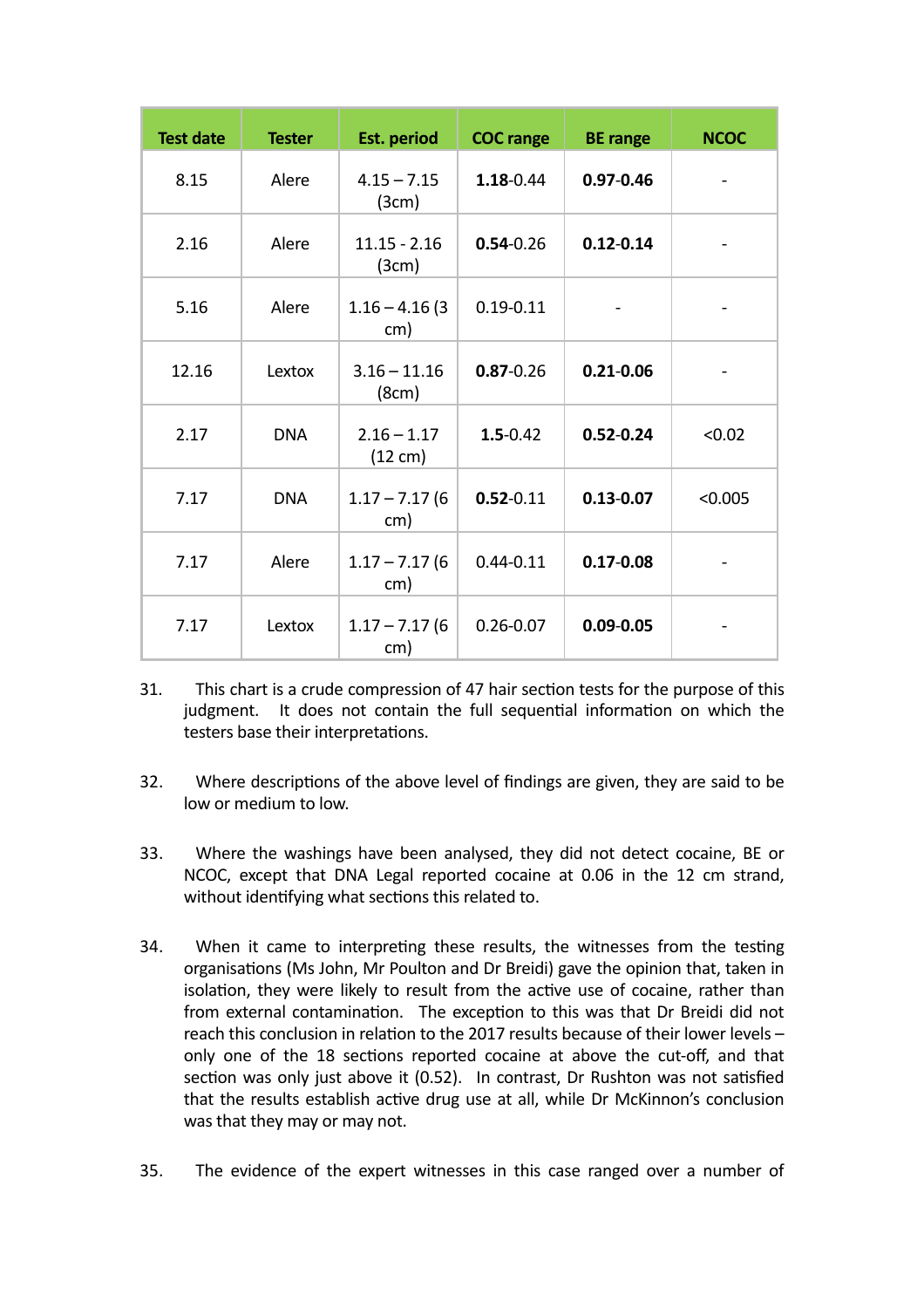topics, including:

- (1) The significance, if any, of the variability of the results as between the different laboratories.
- (2) The nature and significance of industry guidelines.
- (3) The significance of findings of cocaine or its metabolites below cut-off levels.
- (4) The significance of the comparison between wash samples and test samples.
- 36. When considering these matters, Dr McKinnon's observations are useful:

*"There has been much scien%fic debate about the interpreta%on of hair tests. Developments in analytical methodology have proceeded faster than the ability to accurately interpret the findings. Although it is now possible to detect extremely low* levels of drugs in hair, this has raised problems because the lower the drug *level, the more difficult it becomes to distinguish whether it has arisen from ingestion or exposure. This has been a particular issue with cocaine."* 

- 37. In relation to the *variability of results*, the tables provided by Mr Poulton at [C164z-164ac] illustrate that the range of results obtained by the different laboratories varies quite considerably. Notably, the DNA Legal results for 2016 were in some cases two or three times higher than those found by the other organisations. This is then reflected in the fact that DNA Legal reported findings in the low to medium range, while the others reported only low findings. However, direct comparison between the test results is to some extent confounded by the fact that hair was taken at different times, and that the assumed 1 cm growth rate may not be correct. It is also important to remember that the results may be affected by differences in laboratory equipment and differences in the way the hair is washed before analysis.
- 38. The testing carried out in July 2017, allows for the most direct comparison as the hair was all harvested at the same time. Even so, as an example of variability, two laboratories showed a cocaine result relating to the month of April at 0.11 and  $0.17$  (well below the cut-off), while the third showed it as  $0.52$  (just above the cut-off).
- 39. Dr Rushton said that these disparities are significant and that they can increase with low-level findings. In response, the witnesses for the testers claim a generally good degree of consistency. For example, the July test results covering three months found cocaine to be present below the cut-off in all but one case, and BE at or above the cut-off in all cases. Dr McKinnon considered that the differences could be due to analytical variation, timing and methodology. He shared Dr Rushton's concerns to some extent, but regarded them as a fact of life.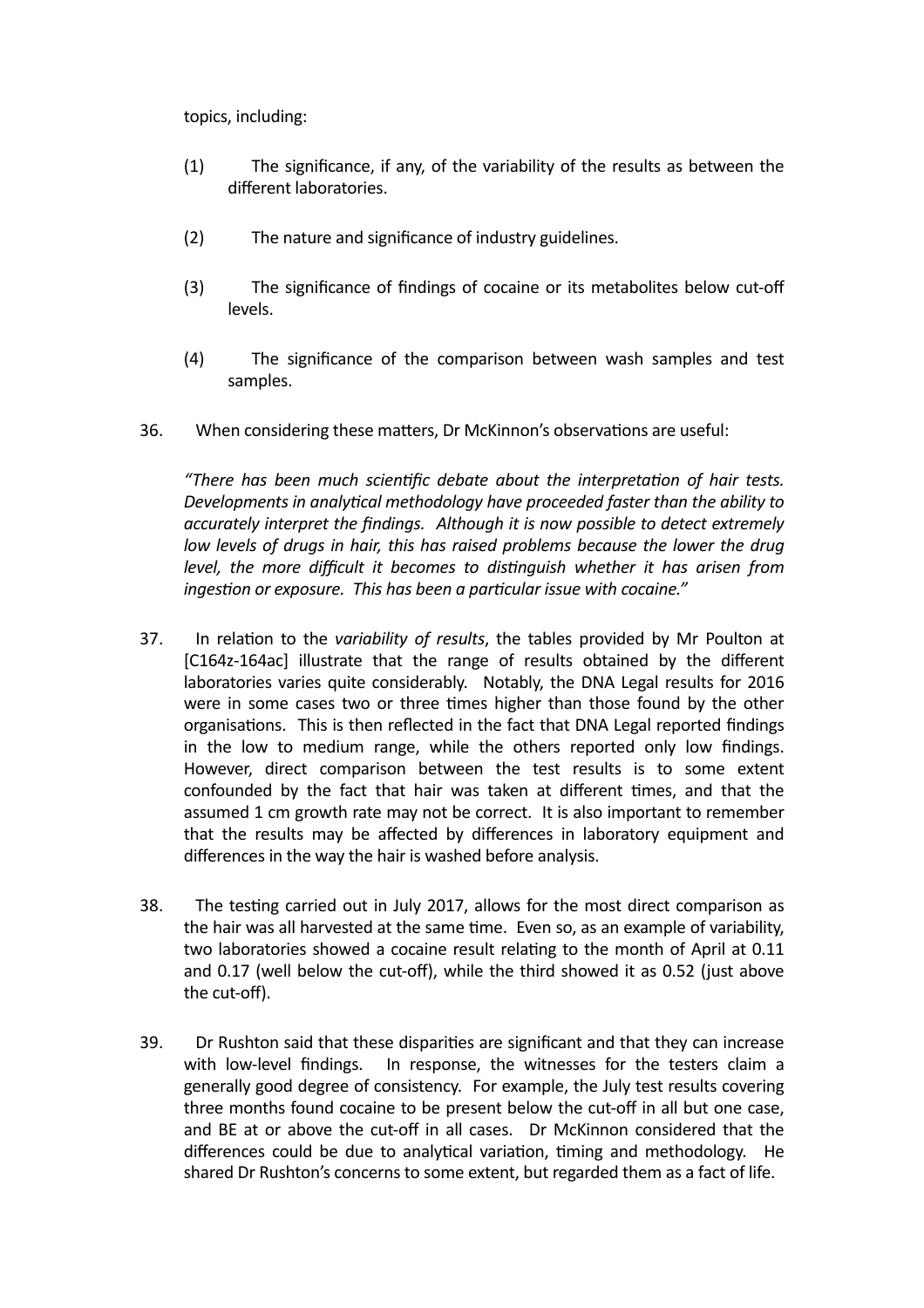- 40. In my view, the variability of findings from hair strand testing does not call into question the underlying science, but underlines the need to treat numerical data with proper caution. The extraction of chemicals from a solid matrix such as human hair is inevitably accompanied by margins of variability. No doubt our understanding will increase with developments in science but, as matters stand, the evidence in this case satisfies me that these testing organisations approach their task conscientiously. Also, as previous decisions remind us, a test result is only part of the evidence. A very high result may amount to compelling evidence, but in the lower range numerical information must be set alongside evidence of other kinds. Once this is appreciated, the significance of variability between one low figure and another falls into perspective. I therefore accept the approach of the testing experts and of Dr McKinnon in preference to that of Dr Rushton on this issue. His approach requires an exactitude that can never be achieved in practice in the present day.
- 41. I must say something about the reporting of test results as being within the high/medium/low range. In fairness to the testing organisations, this practice has developed at the request of clients wishing to understand the results more easily. The danger is that the report is too easily taken to be conclusive proof of high/ medium/low use, when in fact the actual level of use may be lower or higher than the description. You cannot read back from the result to the suspected use. Two people can consume the same amount of cocaine and give quite different test results. Two people can give the same test result and have consumed quite different amounts of cocaine. This is the consequence of physiology: there are variables in relation to hair colour, race, hair condition (bleaching and straightening damages hair), pregnancy and body size. Then there are the variables inherent in the testing process. Dr McKinnon explained that there is therefore only a broad correlation between the test results and the conclusions that can be drawn about likely use and that it should be recognised that in some cases (of which this is in his opinion, one) there will be scope for reasonable disagreement between experts.
- 42. Furthermore, the evidence in this case shows that even as between leading testing organisations, the descriptions are applied to different numerical values. DNA adopts the figures set out in the relevant studies, while the two other organisations divide their own historic positive laboratory results into thirds (Alere) or use the interquartile range for medium (Lextox).

| Cocaine          | Low          | <b>Medium</b>  | <b>High</b> |
|------------------|--------------|----------------|-------------|
| <b>DNA Legal</b> | $0.5 - 0.89$ | $0.89 - 18.9$  | 18.9<       |
| Lextox           | $0.5 - 1.23$ | $1.23 - 10.19$ | 10.19<      |
| Alere            | $0.5 - 1.69$ | $1.69 - 6.14$  | 6.14<       |

43. So it can be seen that there is variability in descriptions that are intended only to assist. As a case in point, the DNA Legal high figure for 2016 (1.50), which was itself significantly higher than that reported by the other testers, would only be described as falling into the medium range by two of the three organisations.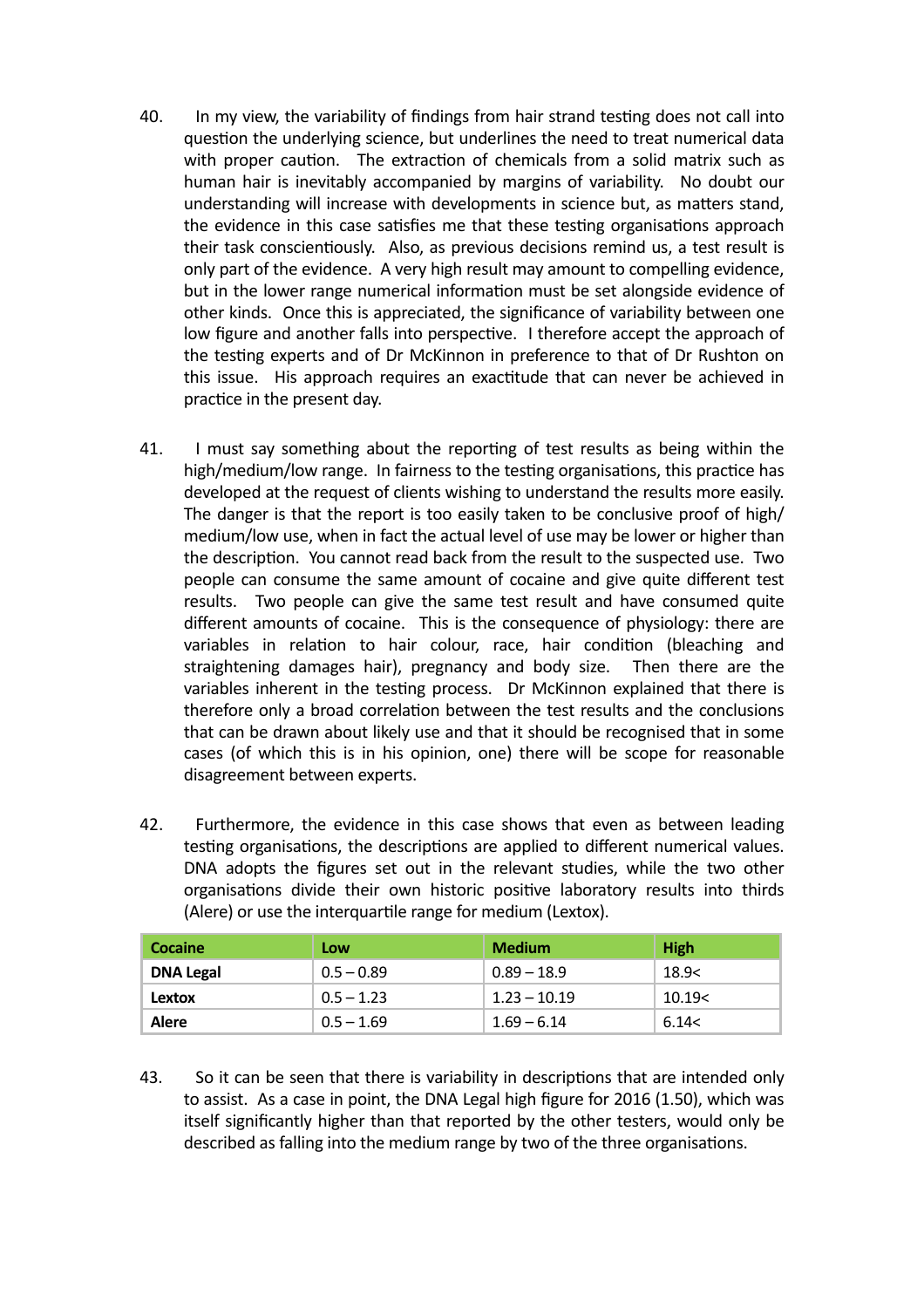- 44. Regarding *industry quidelines*, the main guidelines are those published by the SoHT based on research: Cooper, Kronstrand & Kintz Forensic Sci Int 2012. These guidelines appear to state that a positive test requires at least a concentration of the parent drug at greater than the cut-off level and the identification of one of the metabolites. Dr Rushton drew attention to other guidelines issued by an American body, the Substance Abuse and Mental Health Services Administration (SAMHSA) and by the European Workplace Drug Testing Society (EWDTS). He suggested that there were "*agreed international quidelines*" that required the discovery of cocaine and two metabolites, in each case above the cut-off level, before a test can be considered positive. He went further, saying that for his part he would also need to have a negative wash result before the test could be taken to indicate use rather than exposure. This position was not supported by the other expert witnesses.
- 45. I do not recognise Dr Rushton's description of "agreed international quidelines": the current industry standard in this country is found in the guidelines issued by the SoHT. It may be that these guidelines will be changed in time, possibly even in the direction of the more rigorous requirements of the other organisations. But in the meantime, it is not appropriate to require compliance with a higher set of standards.
- 46. There was similar disagreement between Dr Rushton and the other witnesses in relation to the significance of findings below the cut-off level. He was not prepared to entertain a positive finding that takes account of any data falling below the cut-off level. The other witnesses considered that all information should be taken into account, but giving due regard to whether or not results passed the cut-off level or not.
- 47. Having considered the evidence in this case, I arrive at the same conclusion as Hayden J in *Re R*, where (at paragraph 50) he preferred "*a real engagement with the actual findings"* to "a strong insistence on a 'clear line' principle of *interpretation".* I accept the evidence of the witnesses for the testing companies that when one analyses thousands of tests, patterns can emerge that help when drawing conclusions. It would be artificial to require valid data to be struck from the record because it falls below a cut-off level when it may be significant in the context of other findings. That would elevate useful guidelines into iron rules and, as Dr McKinnon says, increase the number of false negative reports. What can, however, be said is that considerable caution must be used when taking into account results that fall below the cut-off level
- 48. As to the significance of comparing wash samples and test samples, there were a range of views. The testing companies asserted that this provided a further safeguard against a false positive. In broad terms, they adopted the Tsanaclis wash protocol and were amenable to applying the Schaffer ratio. Dr McKinnon, however, noted the variability in approach between the laboratories; for example, two of the laboratories follow the Tsanaclis method, while the third (DNA) uses a different washing agent. Dr Rushton was critical of the status of the science underlying the Tsanaclis/Schaffer approach, saying that it had not been adopted by international bodies or replicated and that he could not endorse the approach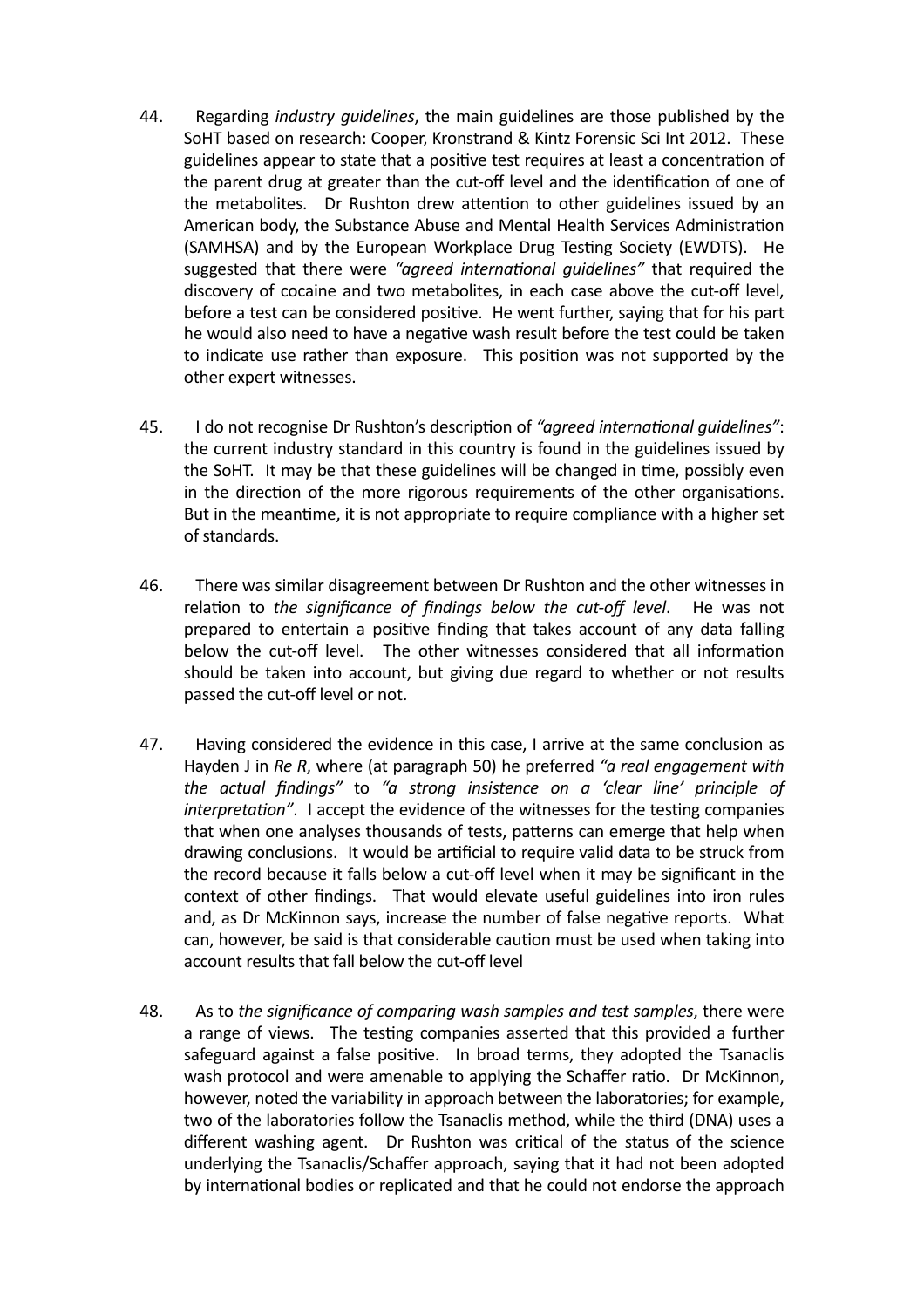taken by the testing organisations when they did not publish their data for peer review.

- 49. Once again, I felt that Dr Rushton was requiring more from the process than it can be expected to provide. The desire to know more is natural, but it cannot lead to paralysis until we know everything. In this instance, the testing organisations are voluntarily applying an additional safeguard over and above the SoHT requirements and cannot be criticised for doing so.
- 50. There was also discussion of whether wash samples should routinely be analysed. Of the three testers, only DNA Legal undertakes this. The others retain the washes for a year to allow for later analysis if required. There was some support from Dr McKinnon and Dr Rushton for routine analysis to be adopted; as against that, Mr Poulton suggested that the washes can be analysed wherever the tester feels that more information is needed.
- 51. This in my view is a question for determination by experts working in the field, not by the court. I can, however, see that the analysis and wash samples may be particularly helpful in cases where the hair strand results fall into the low or very low range, or where the outcome is for some other reason likely to be contentious. I also consider that, were it possible, it would be more helpful for wash results to be reported in relation to individual sections of hair rather than to the whole strand.
- 52. The mother's hair is, as it happens, very long. During the hearing, I asked whether there was any possibility of cross-contamination of newer hair by old, drug-affected hair, perhaps if the hair was piled up wet after washing. None of the witnesses suggested that this could produce the sort of testing results that were found.
- 53. In relation to the disputed issues, I have rejected a number of the arguments presented by Dr Rushton. His long expertise in trichology does not significantly extend into toxicology, and his insistence on his point of view overlooked many of the realities that allow science to grapple with everyday problems. While Ms John, Mr Poulton and Dr Breidi have enormous experience of giving opinions on hair strand tests in their professional life, and Dr McKinnon at least some, Dr Rushton has never done so, and has only been asked for his opinion in a few cases as an expert witness. He was markedly unwilling to entertain one obvious explanation for the test results, namely that the mother may have been taking cocaine. In particular, under examination by Ms Cook QC for Alere, he was prepared to accept that the test results from samples obtained in August 2015 suggested use, but unwilling to say the same for comparable results obtained in December 2016; the difference being that the mother had admitted use in the first case, but not in the second. He was also prepared to express the view that the 2017 results positively excluded the use of cocaine. Nor did he acknowledge that the testing organisations are operating within recognised industry standards, which are set in order to minimise so far as possible both false positives and false negatives.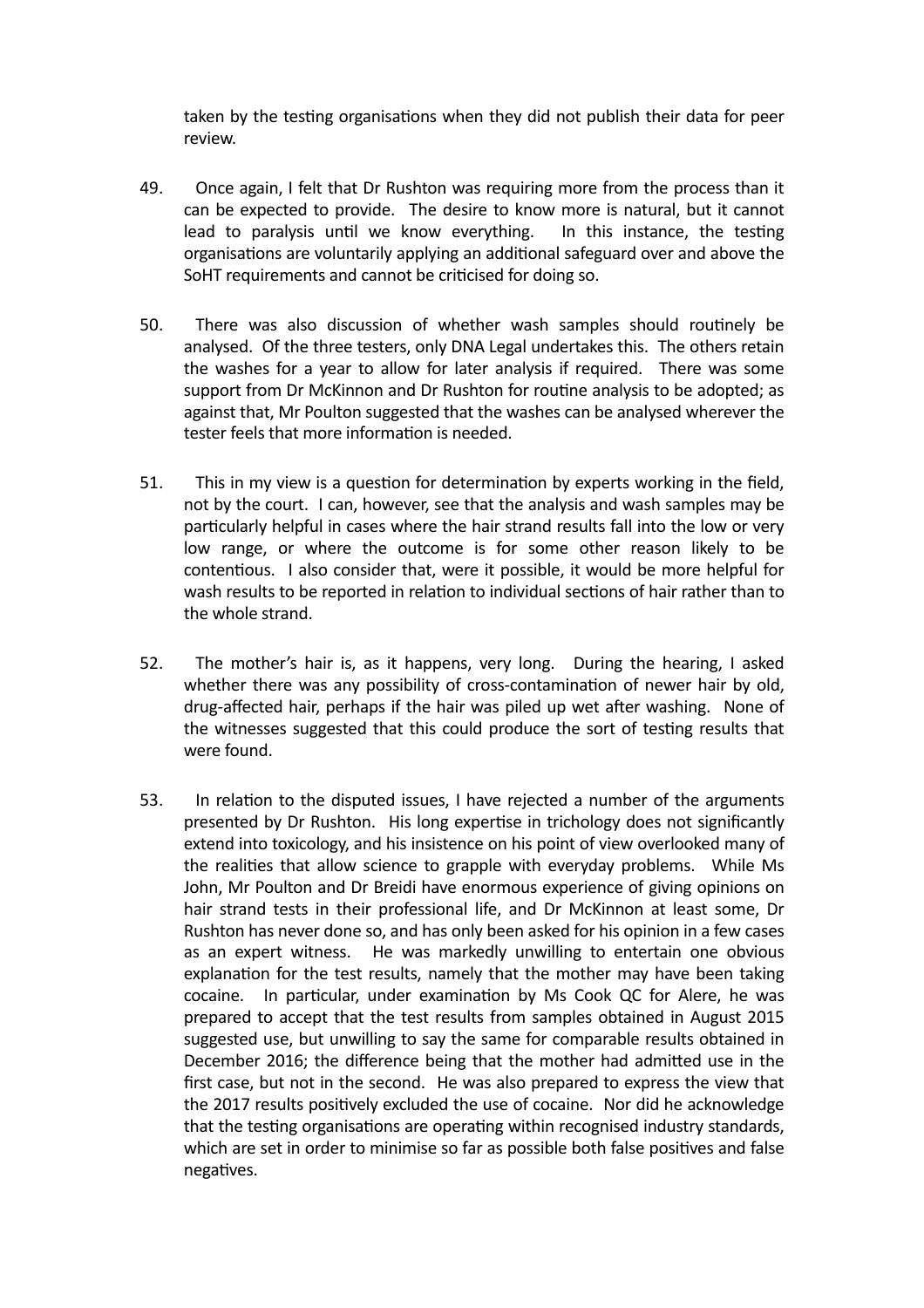- 54. I accept that Dr Rushton has asked some good questions, and has done so fearlessly, but for the most part I am not able to accept the answers that he gives. All in all, I do not consider that his criticisms of hair testing science, or of the activities of the companies concerned in this case, were made out to any significant extent.
- 55. Dr McKinnon was by contrast a notably cautious witness, but to the extent that he felt able to express an opinion, I found his evidence could be depended upon.
- 56. I found the evidence of Ms John, Mr Poulton and Dr Breidi to be evidence-based and carefully considered. They have a combination of expertise and experience that enabled them to deal satisfactorily with the issues under consideration. Mr Poulton made a point that they each made in their different ways: "Knowing a typical result comes with experience. Experience is the key. Knowing when *further* work is necessary, looking at the patterns – this is probably the most valuable part of what we can contribute".

# **Report writing and reading**

- 57. The parties have made suggestions as to how the presentation of reports might be developed so as to be most useful to those working in the field of family justice. I will record some of these suggestions and some of my own. Before doing so, I note that each of the testing organisations already produces reports that contain much of the necessary information in one shape or another. It is also important to stress the responsibility for making proper use of scientific evidence falls both on the writer and the reader. The writer must make sure as far as possible that the true significance of the data is explained in a way that reduces the risk of it becoming lost in translation. The reader must take care to understand what is being read, and not jump to a conclusion about drug or alcohol use without understanding the significance of the data and its place in the overall evidence.
- 58. Comment was made during the evidence that certain courts, and in particular Family Drug and Alcohol Courts, are very familiar with the methodology of hair strand testing and the way in which reports are laid out. The objective must be for all participants in the system, professional and non-professional, to develop a similar competence, even though they do not read as many reports as the FDAC does.
- 59. There are currently nine accredited hair strand testing organisations working in the family law area. It is not for the court hearing one case to dictate the way reports are written by those who have intervened in this case or by others who have not taken part, but I include the following seven suggestions in case they are helpful.
	- (1) Use of high/medium/low descriptor: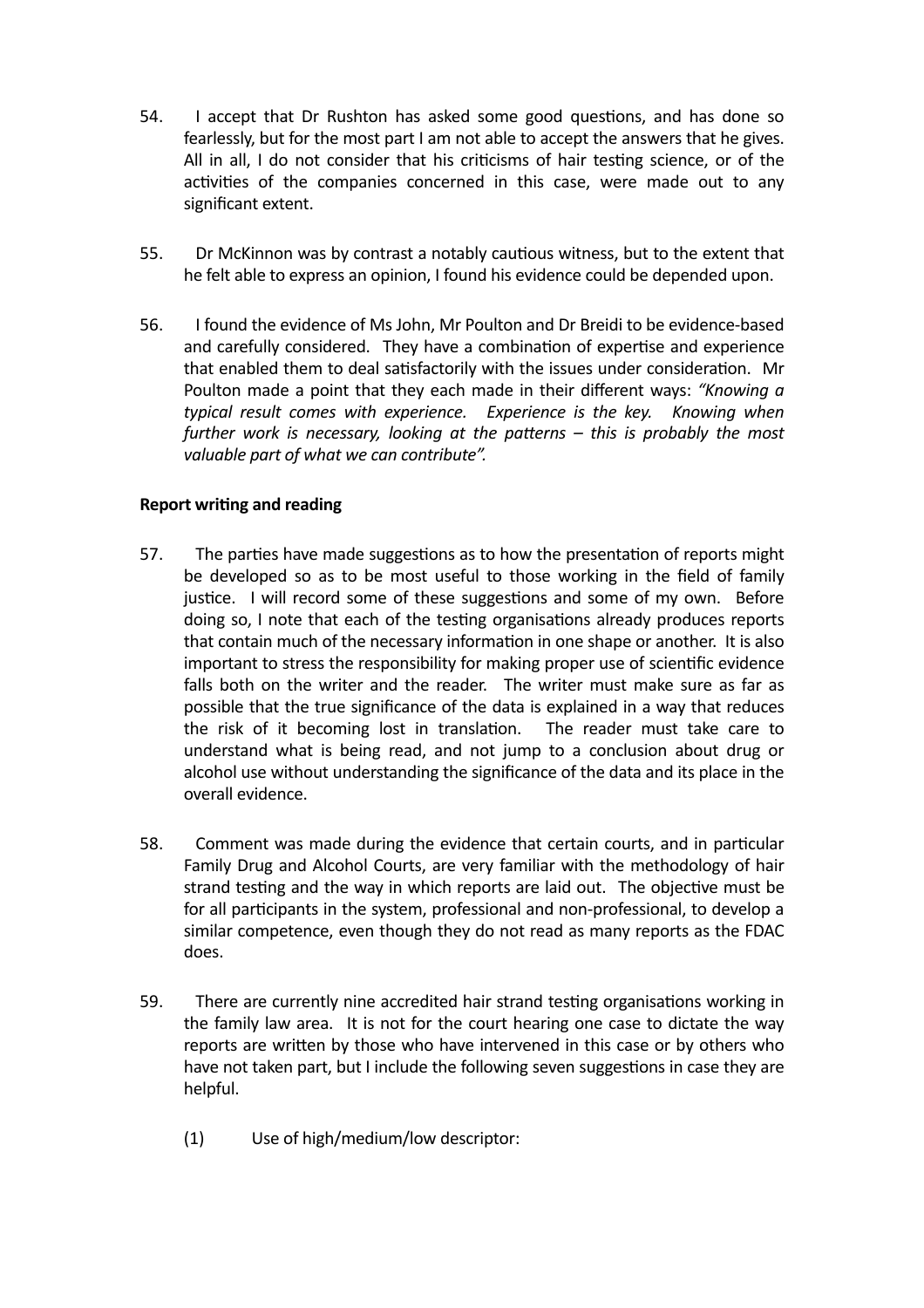This is in my view useful, provided it is accompanied by:

- A numerical description of the boundaries between high/ medium/low, with an explanation of the manner in which the boundaries are set should be stated.
- A clear statement that the description is of the level of substance found and not of the level of use, though there may a broad correlation.
- A reminder that the finding from the test must always be set alongside other sources of information, particularly where the results are in the low range.
- $(2)$  Reporting of data below the cut-off range:

There is currently inconsistency as between organisations on reporting substances detected between the lower limit of detection (LLoD) and the lower limit of quantification (LLoQ), and those between the LLoQ and the cut-off point.

I would suggest that reports record all findings, so that:

- a finding below the LLoQ is described as "detected, but so low *that it is not quantifiable"*
- A result falling below the cut-off level is given in numerical form

and that this data is accompanied by a clear explanation of the reason for the cut-off point and the need for particular caution in relation to data that falls below it.

(3) Terminology

Efforts to understand the significance of tests are hampered by the lack of a common vocabulary to describe results in the very low ranges, Descriptions such as "positive", "negative", "indicates that" and "not detected" can be used and understood vaguely or incorrectly. The creation of a common vocabulary across the industry could only be achieved by a body such as the SoHT. In the absence of uniformity, reporters should define their terms precisely so that they can be accurately understood.

(4) Expressions of probability:

The Family Court works on the civil standard of proof, namely the balance of probabilities. It would therefore help if opinions about testing results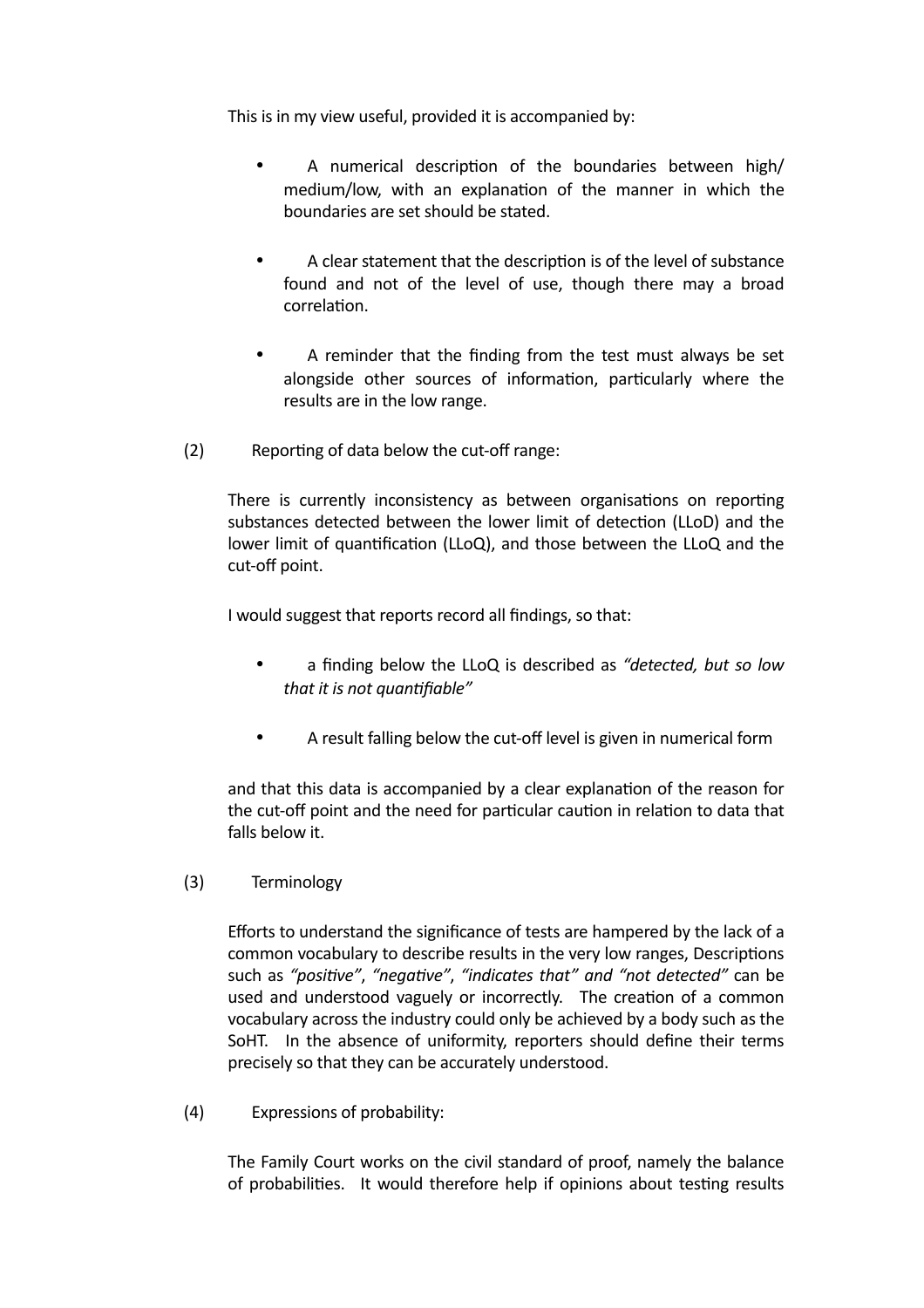could be expressed in that way. For example:

"Taken in isolation, these findings are in my opinion more likely than not to *indicate ingestion of [drug]."* 

"Taken in isolation, these findings are in my opinion more likely than not to indicate that [drug] has not been ingested because...."

*"Taken in isola%on, these findings are in my opinion more likely to indicate exposure to [drug] than ingestion."* 

- (5) Where there is reason to believe that environmental contamination may be an issue, this should be fully described, together with an analysis of any factors that may help the reader to distinguish between the possibilities.
- (6) The FAQ sheet accompanying the report (which might better be described as "*Essential Information"*), might be tailored to give information relevant to the particular report, and thereby make it easier to assimilate.
- (7) When it is known that testing has been carried out by more than one organisation, the report should explain that the findings may be variable as between organisations.

## Conclusions on the findings sought by the local authority

- 60. In summary, these relate to
	- A. The mother's neglectful parenting of the three older children (admitted)
	- B. Her long-standing history of drug and alcohol misuse up to July 2015 (admitted)
	- C. Her continued use of cocaine, albeit at a low and/or infrequent level
		- i. between July 2015 and December 2016, including at times when she was pregnant, and
		- ii. between January and July 2017, when she was under close scrutiny because of these proceedings, when she had the care of Holly, when she was providing urine tests, and when she knew that she would be the subject of further hair strand tests.
	- D. Her repeated lying to professionals and the court about her use of cocaine.
- 61. The burden of proof is on the local authority, which must prove its allegations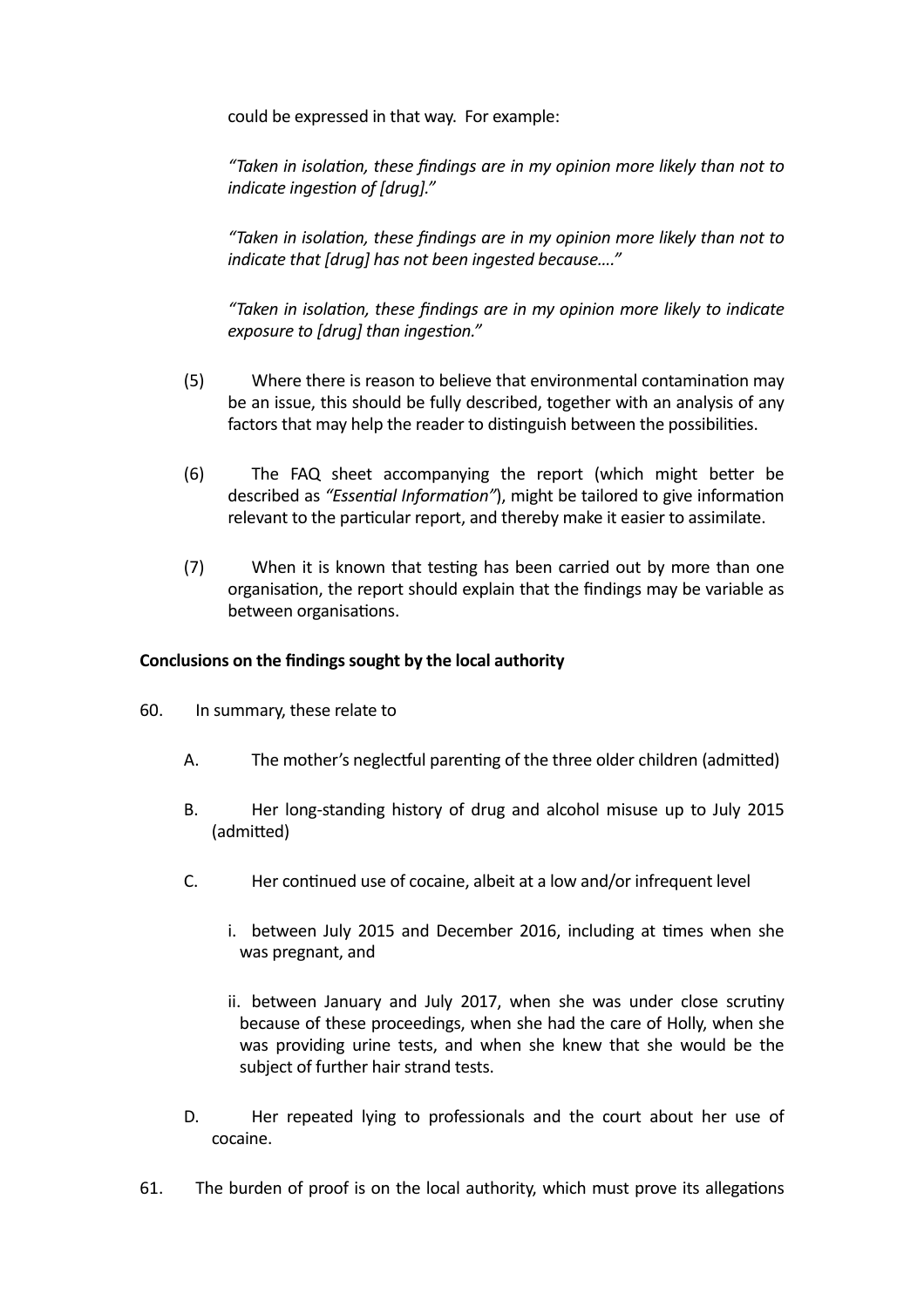on the balance of probabilities. As Ms Markham QC and Miss Tompkins rightly say, the presence of an ostensibly positive hair strand test does not reverse the burden of proof.

- 62. My conclusion, taking account of all the evidence, both scientific and nonscientific, is that the local authority has made out its case in relation to A, B,  $C(i)$  and D. The evidence as a whole drives me to the conclusion that the mother regrettably used cocaine at a relatively low and infrequent level during the latter part of 2015 and during 2016 and that she has not told the truth about that. As to C(ii), there is much weaker scientific evidence of continuing limited cocaine use after Holly's birth. Given my finding in relation to earlier use, I cannot discount the possibility that the mother is not telling the truth about that either, but taking the evidence as a whole, I am not satisfied the local authority has proved its case in respect of that period.
- 63. I arrive at my conclusion in relation to drug use in 2015 and 2016 for essentially the reasons set out in the closing submissions of Mr Tyler QC and Ms James. Although there is considerable evidence of the mother's attempts to get help and to rid herself of drug use, the almost continuous array of test results showing cocaine and BE significantly above the threshold cannot adequately be explained by inadvertent exposure. In addition, the wash samples were either negative or produced a minimal cocaine reading far below the amount that would suggest that the much higher readings from inside the hair matrix arose from exposure. I accept the evidence on behalf of the interveners that this pattern is much more consistent with use than exposure, although exposure (including perhaps from knowing drug use) may also have been a contributor. I also note, though it cannot be conclusive, that the readings are not in some cases dissimilar to those found in the August 2015 testing that covered a period when the mother was admittedly using cocaine. Finally, with regard to the scientific evidence on this issue. I find that the conclusions of the interveners' witnesses tip the scales against the arguments of Dr Rushton and the uncertainty of Dr McKinnon.
- 64. In reaching this conclusion, I must give my assessment of the mother as a witness. There were many appealing aspects of her evidence, and I do not doubt her good intentions when it comes to kicking drugs. However, the undoubted presence of cocaine and its metabolites can only come from use or exposure, and none of the possibilities for innocent exposure in this case can be accepted as producing these readings. Much though I would wish to take the mother at her word, I regret that I cannot do so and I find that on the balance of probabilities she found herself falling into occasional but repeated low level cocaine use during the later part of 2015 and through 2016.
- 65. However, the evidence in relation to 2017 leads me to a different conclusion. Following Holly's birth, there has been very regular urine testing and continuous face-to-face contact between the mother and a wide range of professionals and others concerned for Holly's welfare. Scarcely a day will have passed without contact of this kind and no one has noticed the slightest suggestion of drug use. The results of the July testing are with one marginal exception below or far below the cut-off limit for cocaine. The interpretations of the toxicologists vary: Mr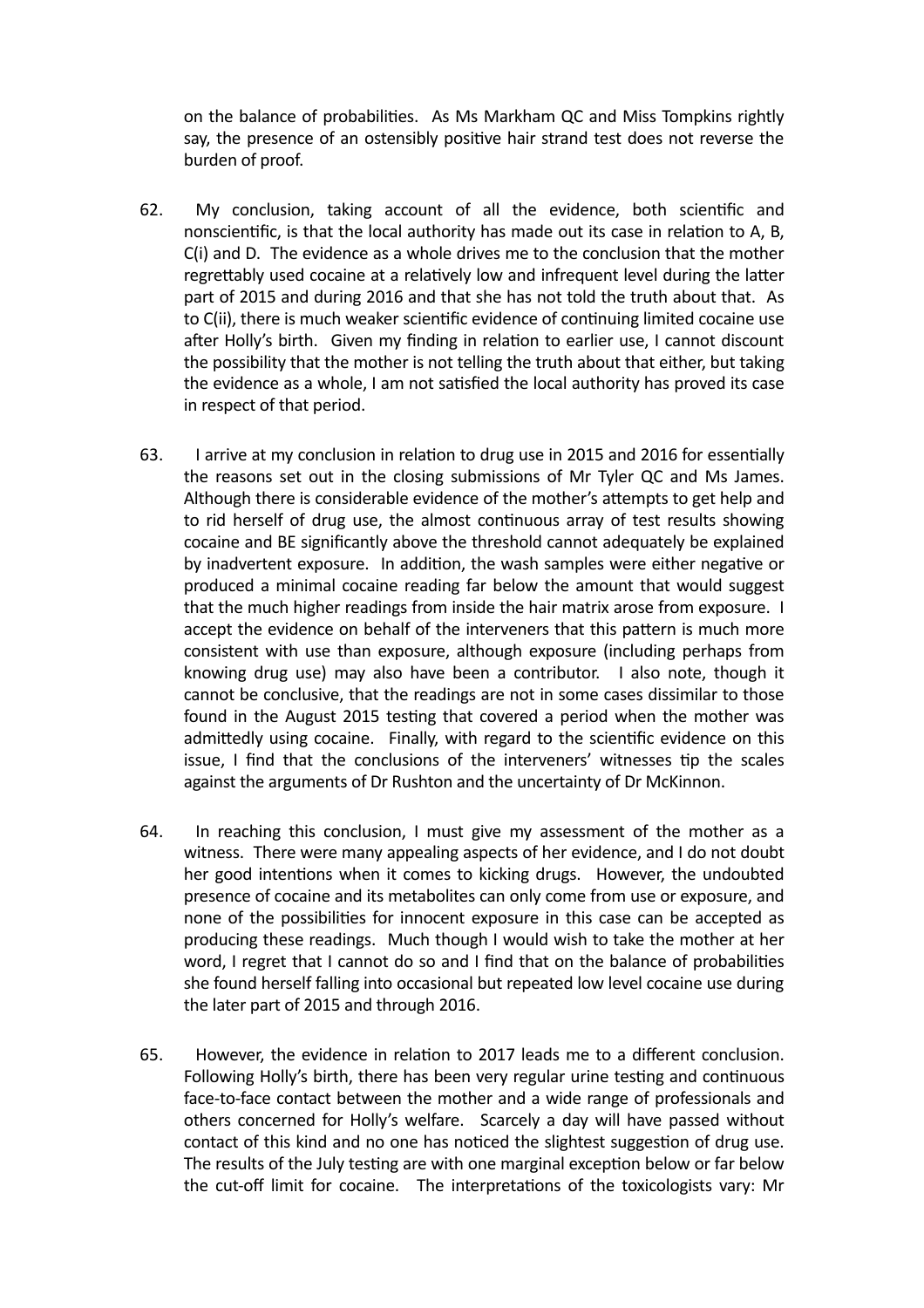Poulton thought the results in isolation represented likely use, Dr Breidi considered them to be the residual results of earlier use in 2016, while Ms John and Dr McKinnon could not choose between these possibilities. The local authority has put the arguments very fairly when seeking a finding on this issue and, taking the evidence as a whole, I am not satisfied that it has made out its case in relation to recent use of cocaine. It follows that on balance I am prepared to accept the mother's evidence that she has been free of drugs since Holly was born.

66. I agree with the parties that these findings do not call into question the decision that Holly should remain in her mother's care. By the same token, I am doubtful that the evidence that was available in January was in truth sufficient to justify the very severe order of the removal of a baby at birth.

# Conclusion on the form of order

- 67. I remind myself of the analysis in *Re O* [2001] EWCA Civ 16, which speaks for supervision orders to be made where they are proportionate to the level of risk. The closing submissions of Mr Parker and Mr Lamb for the Guardian contain a useful summary of the practical considerations regarding monitoring, support and duration. As to the wider considerations, it is common ground that in Holly's case we are not dealing with harm in the past, but with the risk of future harm, and that the situation is well contained under the current interim supervision order.
- 68. The local authority emphasises the mother's vulnerability and the troubling history of abstinence and relapse in relation to the older children. It agrees to include a provision in the care plan that confirms that written notice would be given of any intention to remove Holly unless she was at risk of immediate physical harm.
- 69. In my view, neither a care order nor a supervision order would be a wrong choice in this case. Each has advantages and disadvantages. Holly's placement with her mother will not succeed if the mother at some point and for some reason slips back into her old ways. Everyone in this courtroom sincerely hopes that she doesn't, and if she can remain abstinent there is every chance that she won't. Against a background of this kind, the opportunity for a child to be brought up by her mother is a precious thing and the best order in my view is the one that gives this outcome the best chance. Where the glass can fairly be seen as being half empty or half full, the court order should tell the mother that Holly's future is her responsibility and that, while help is available on all sides, this is only going to work if she makes it work.
- 70. I am also influenced by the possibility of some unintended disadvantages from the local authority sharing parental responsibility. The care planning in this case has been suboptimal, with a high turnover of social workers and poor consultation. I think that the mother's self-confidence needs to be built up and that this is more likely to happen if she no longer has to share parental responsibility with the local authority. The local authority commendably says that